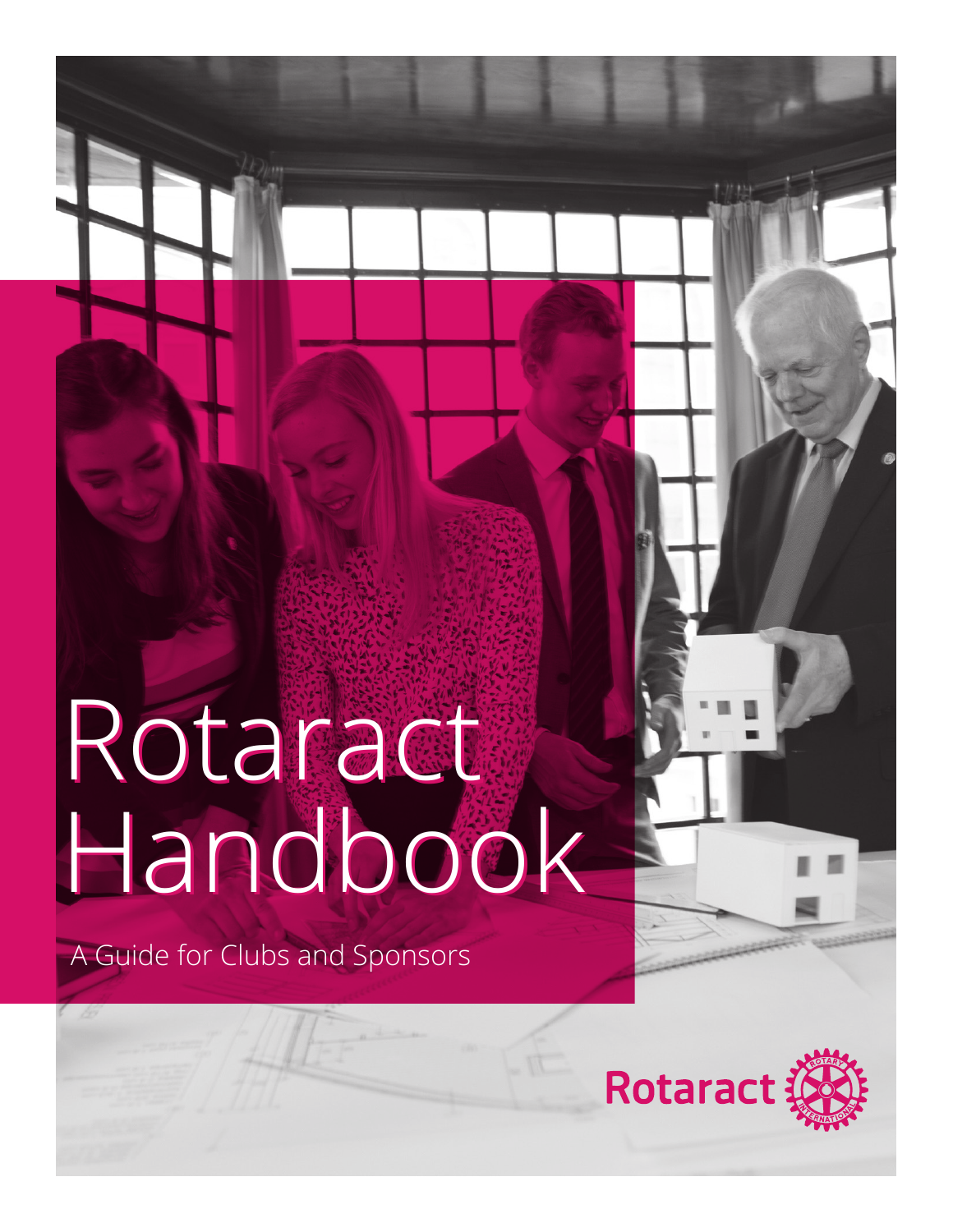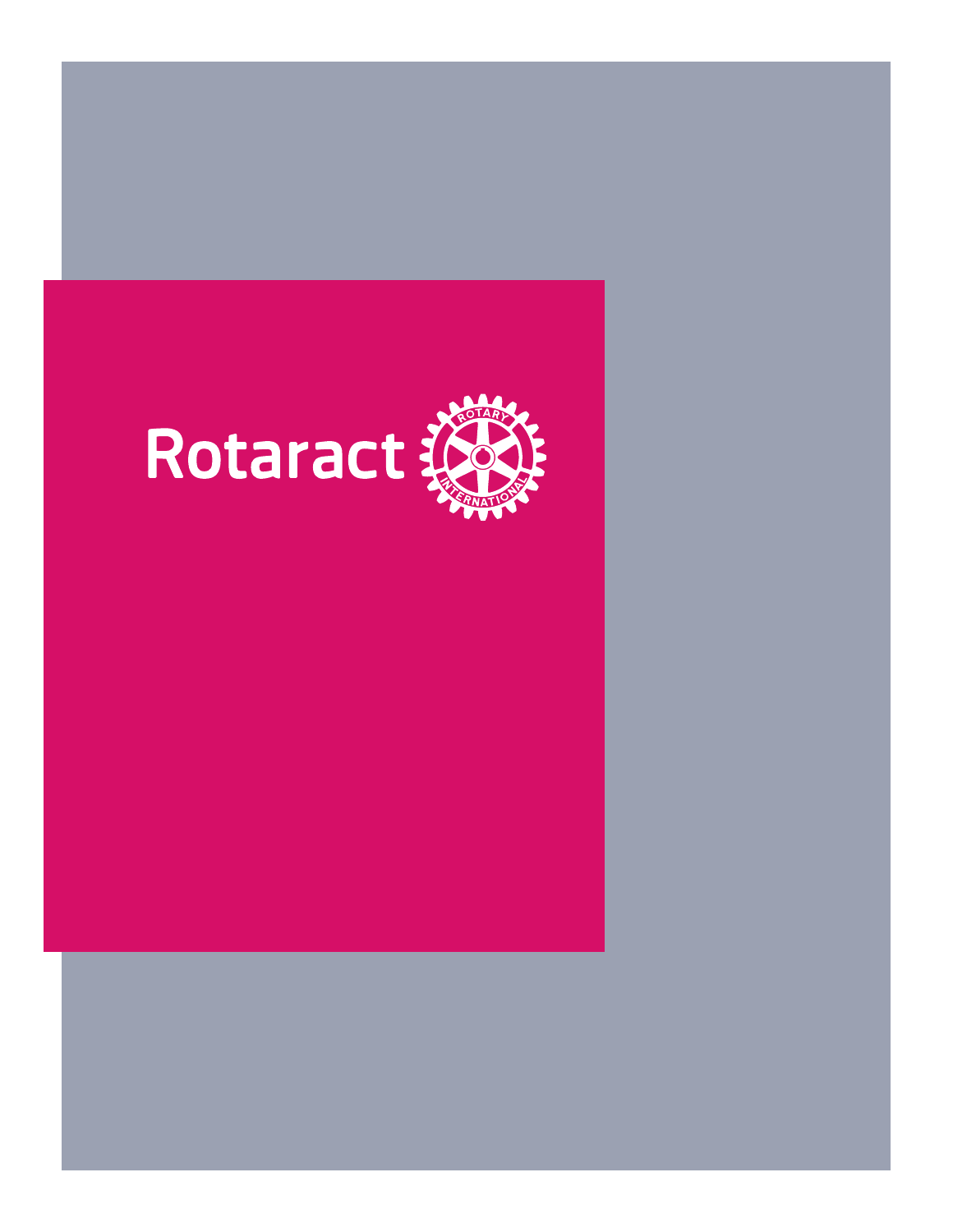### What is Rotaract?

Rotaract is a service club for young people ages 18 to 30 who are dedicated to finding innovative solutions to the world's most pressing challenges while developing leadership skills and making friends from around the world.

Rotaract clubs decide how to organize and run their own clubs, manage their funds, and plan and carry out activities and service projects that are important to their communities. Rotary clubs that sponsor Rotaract clubs offer guidance and support and work with Rotaractors as partners in service.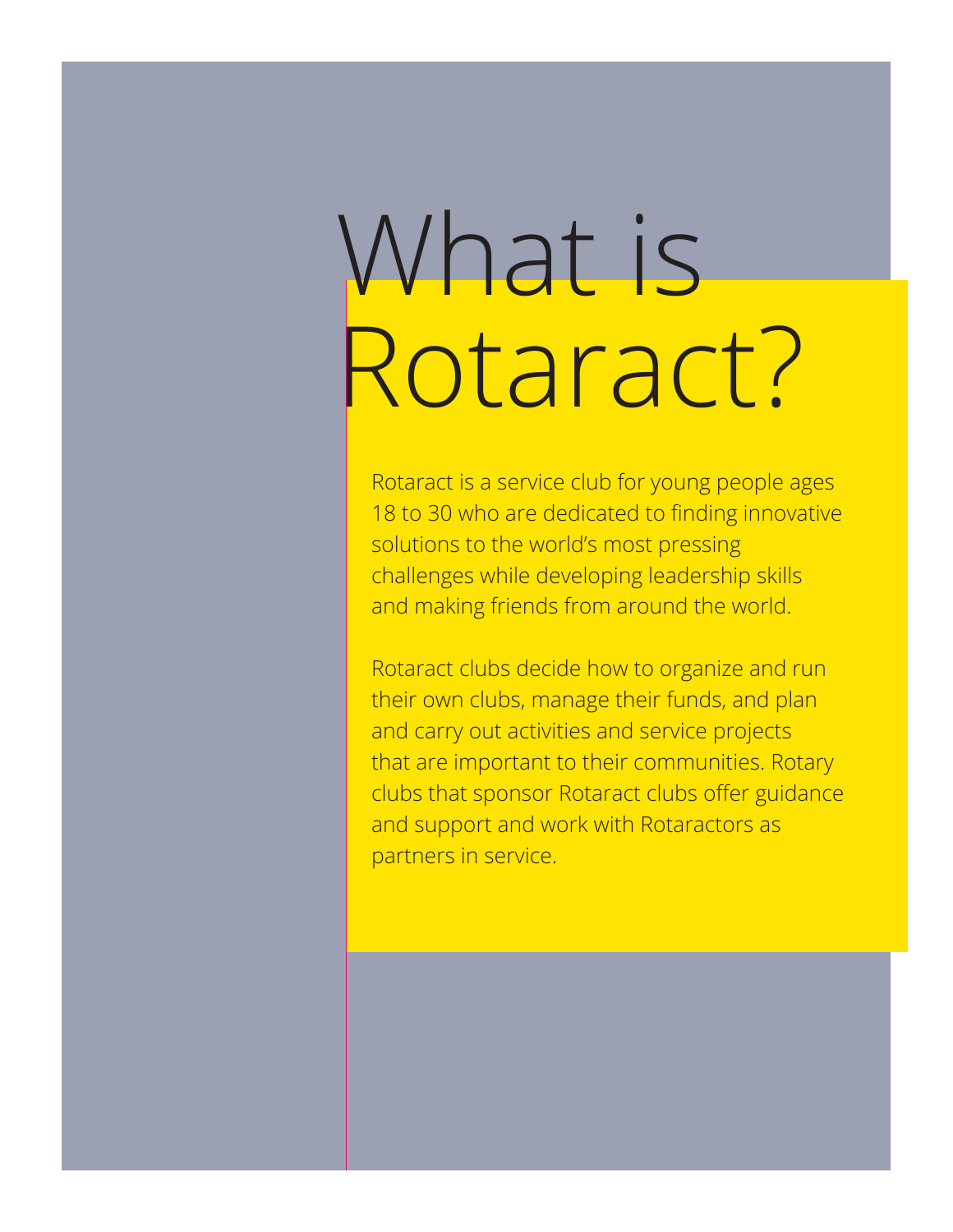





**ROTARY SPONSORS AND ADVISERS ROTARACT'S GLOBAL COMMUNITY**







**DISTRICT, MULTIDISTRICT, AND INTERNATIONAL SUPPORT**

**STARTING A ROTARACT CLUB MEETINGS AND INTERNATIONAL EVENTS**







**SAFETY AND RISK MANAGEMENT**

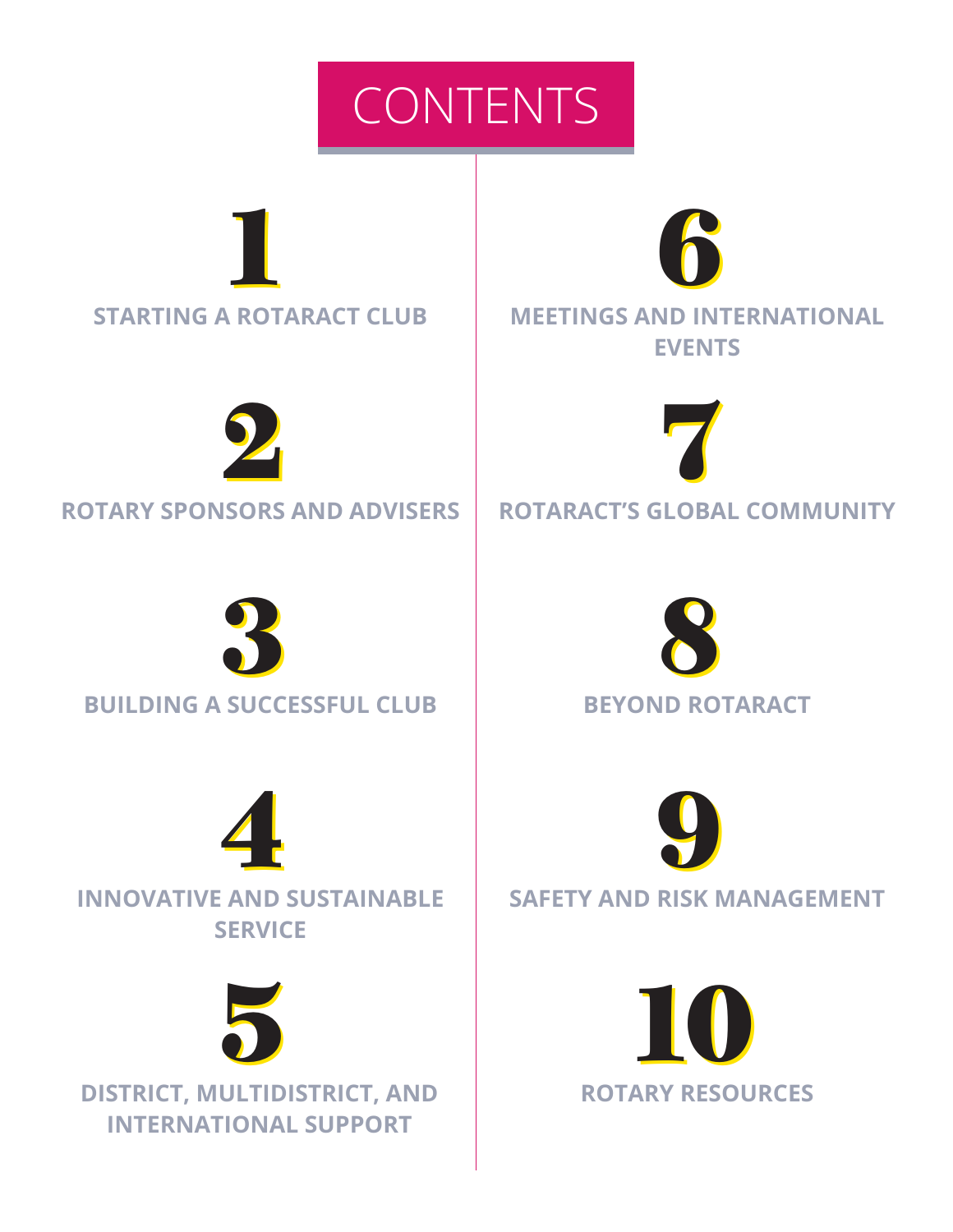## **STARTING A ROTARACT C ROTARACT CLUB**

Take Action

Establish a Base

Find Members

Elect Officers

Make It Official

Celebrate

Connect With Rotary

### **Take Action**

When you start a Rotaract club, you connect a group of committed, enterprising young people with Rotary members who can turn their ideas into action.

A successful Rotaract club depends on a dedicated sponsor Rotary club. Rotary members work alongside Rotaractors to improve lives locally and globally. They connect Rotaract clubs with new opportunities, partner with them on local and international service projects, and mentor members to become club and community leaders.

### IN YOUR ROTARY CLUB

Make Rotaract the topic at your next Rotary club meeting. Consider the many ways a Rotaract club could benefit your community and club. Discuss what kind of Rotaract club your community needs: community- or schoolbased. Team up with club members who want to support young leaders in your area.

### IN YOUR COMMUNITY

If you're a young person looking for a Rotaract club, check with your university or contact a local Rotary club to see if your area has one. If your university or community doesn't have a Rotaract club, organize a group of dedicated young leaders and **[contact a local Rotary club](https://my.rotary.org/en/search/club-finder)** to get started.

### AFTER INTERACT

Rotaract offers Interact alumni the perfect way to build on the good you did in your community through Interact. If your university or community doesn't have a Rotaract club, work with your sponsor Rotary club to organize one for Interact alumni and other young people who are interested in taking action to improve lives.

### **Establish a Base**

Each Rotaract club is based either at a school or in a community. A schoolbased club draws its members from one school, university, or college, while a community-based club draws members from all over the community.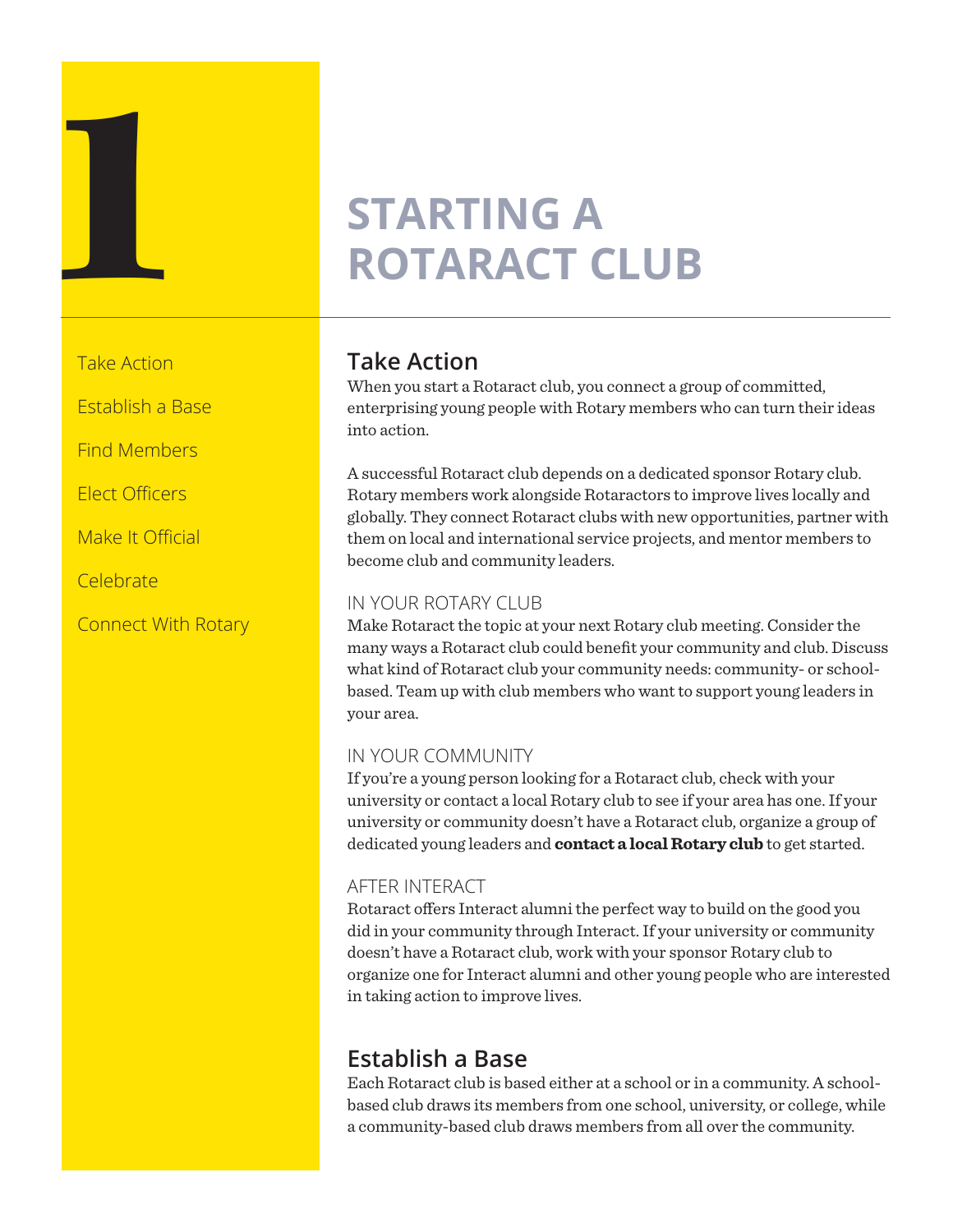If your Rotaract club is based in a school, university, or college, any eligible student regardless of age may join, as allowed by the school's policies. Community-based clubs are open to community members ages 18-30.

Whether your club is based in a school or in your community, meetings can take place in person, online, or a combination of both. This makes Rotaract a flexible option for rural communities, traveling professionals, and university students who are studying abroad or seeking a degree online.

### **Find Members**

When you've decided whether to base your club at your school or in your community, you can begin looking for prospective members. Invite students, young professionals, and service-minded young people, including those from diverse backgrounds to learn more about Rotaract.

Help young people who are already connected to Rotary — family members of Rotarians, Interact and RYLA alumni, and former Youth Exchange students — discover new opportunities through Rotaract. Use your professional and community networks to promote the club to employees or interns at local businesses, members of community centers, and youth groups at places of worship.

School-based clubs should work with school officials or a faculty adviser to find students who might be interested in joining a Rotaract club.

For a community-based club, hang posters in public areas where young people get together to study, play sports, or connect with peers. Give promotional materials to community partners and promote Rotaract through social media.

Meet with potential members to answer their questions and confirm their interest in starting a Rotaract club. This is a good time to decide when, where, and how (online, in person, a combination of both) the new club will meet.

### **Elect Officers**

Each Rotaract club has a president, vice president, secretary, treasurer, and board of directors. Clubs can create additional officer posts and define their roles in the club's bylaws. Learn more about officers' roles in this handbook and find information on officer elections in the Standard Rotaract Club Constitution and recommended bylaws.

### **GOOD TO KNOW**

Rotary clubs can partner with other clubs in their district to co-sponsor a Rotaract club. Up to three Rotary clubs can sponsor a Rotaract club. When clubs co-sponsor, they share the responsibilities of supporting and mentoring Rotaractors. **[Learn more.](https://my.rotary.org/en/document/interact-and-rotaract-sponsorship-and-co-sponsorship)**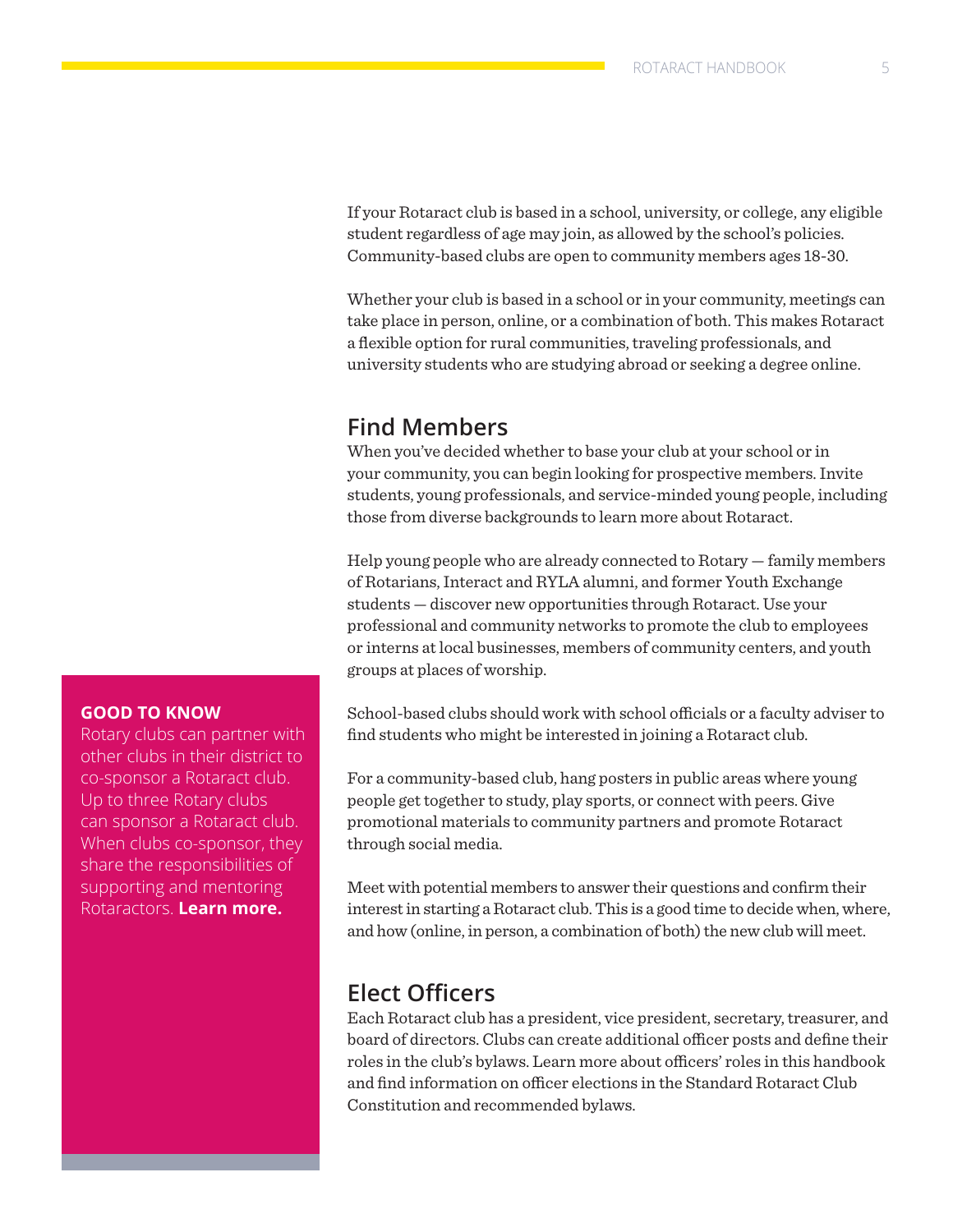### **Make It Official**

Here's how to charter your Rotaract club:

- Complete the **[Rotaract Club Certification Form](https://my.rotary.org/en/document/rotaract-club-certification-form)**, adopt the Standard Rotaract Club Constitution, customize the recommended bylaws as needed, and obtain the required signatures from your sponsor Rotary club(s) and district governor.
- Scan your completed form and send it to **[rotaract@rotary.org](mailto:rotaract@rotary.org)**. You can also fax or mail a copy of the original form to the appropriate **[Rotary International office](https://www.rotary.org/en/international-offices)**.
- Pay the \$50 organization fee by check or wire transfer, or by contacting your **[financial representative](https://my.rotary.org/en/contact/representatives)**. Submit proof of payment, along with your completed form, by email, fax, or mail to the appropriate **[Rotary International office](https://www.rotary.org/en/international-offices)**. The sponsor Rotary club(s) pay to certify the new Rotaract club.

You'll receive your certificate of organization four to six weeks after Rotary receives your completed form and proof of payment. Rotary will email it to the sponsor Rotary club's president to sign and present to the new Rotaract club.

### **GOOD TO KNOW**

You don't have to wait for your official certificate to arrive to start club activities. Even before you receive it, members of the new Rotaract club — with support from the sponsor Rotary club can meet, organize, and take action in the community.

### **Celebrate**

When the certificate arrives, it's time to celebrate your new Rotaract club. In addition to recognizing the partnership between the Rotaract club and your sponsor Rotary clubs, this event can also strengthen the connection between Rotaractors and your Rotary district. Invite Rotaractors, Interactors, alumni, family members, school administrators and teachers, community partners, Rotarians, and district leaders.

There's no standard ceremony for chartering a Rotaract club, inducting members, or recognizing officers. You decide how to celebrate these events in a way that will be meaningful to your club and community. You can honor Rotary traditions, with help from your sponsor club, or establish your own traditions. Present new club members with an **[identification](https://my.rotary.org/en/document/rotaract-identification-card)  [card](https://my.rotary.org/en/document/rotaract-identification-card)** or special recognition of their commitment, such as member pins or certificates available from Rotary's **[licensed vendors](https://my.rotary.org/en/member-center/licensed-vendors)**. And don't forget to share photos and stories on social media.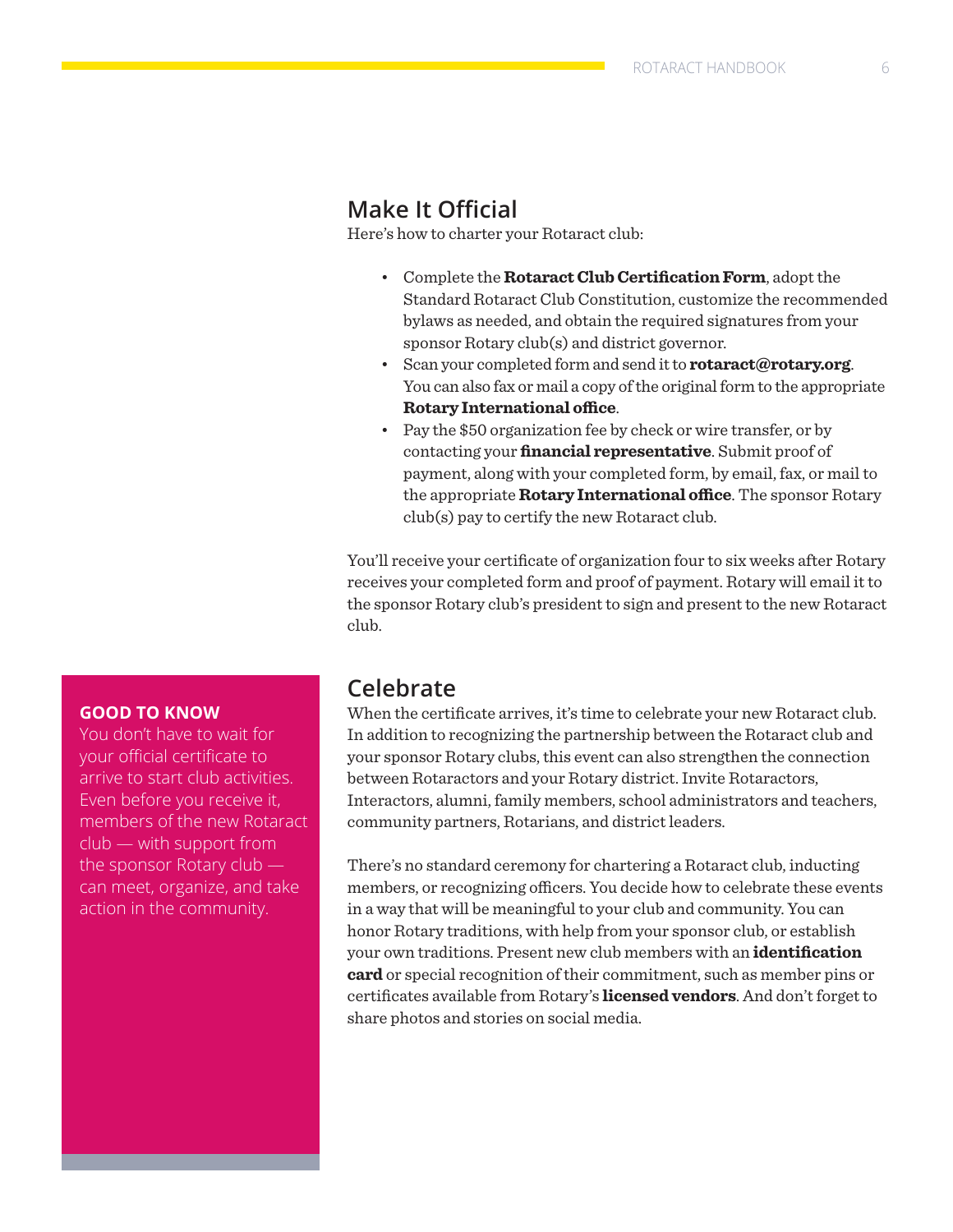### **Connect With Rotary**

Let Rotary know that your club is active by reporting its club and membership information. Rotaract club presidents are required to update this information whenever it changes and confirm it in Rotary's records by 30 June each year through the **[Club Administration](https://my.rotary.org/en/manage/club-district-administration/club-administration)** page on My Rotary. If your club has an adviser, you also need to report their name and contact information each year.

Keeping Rotary updated about your club ensures that your contact information is listed correctly in the Worldwide Rotaract Directory. Your club will also receive the latest news about Rotaract and the Rotaract Preconvention and have access to Rotary's online tools and resources.

Clubs that do not report their club information for two consecutive years will be terminated.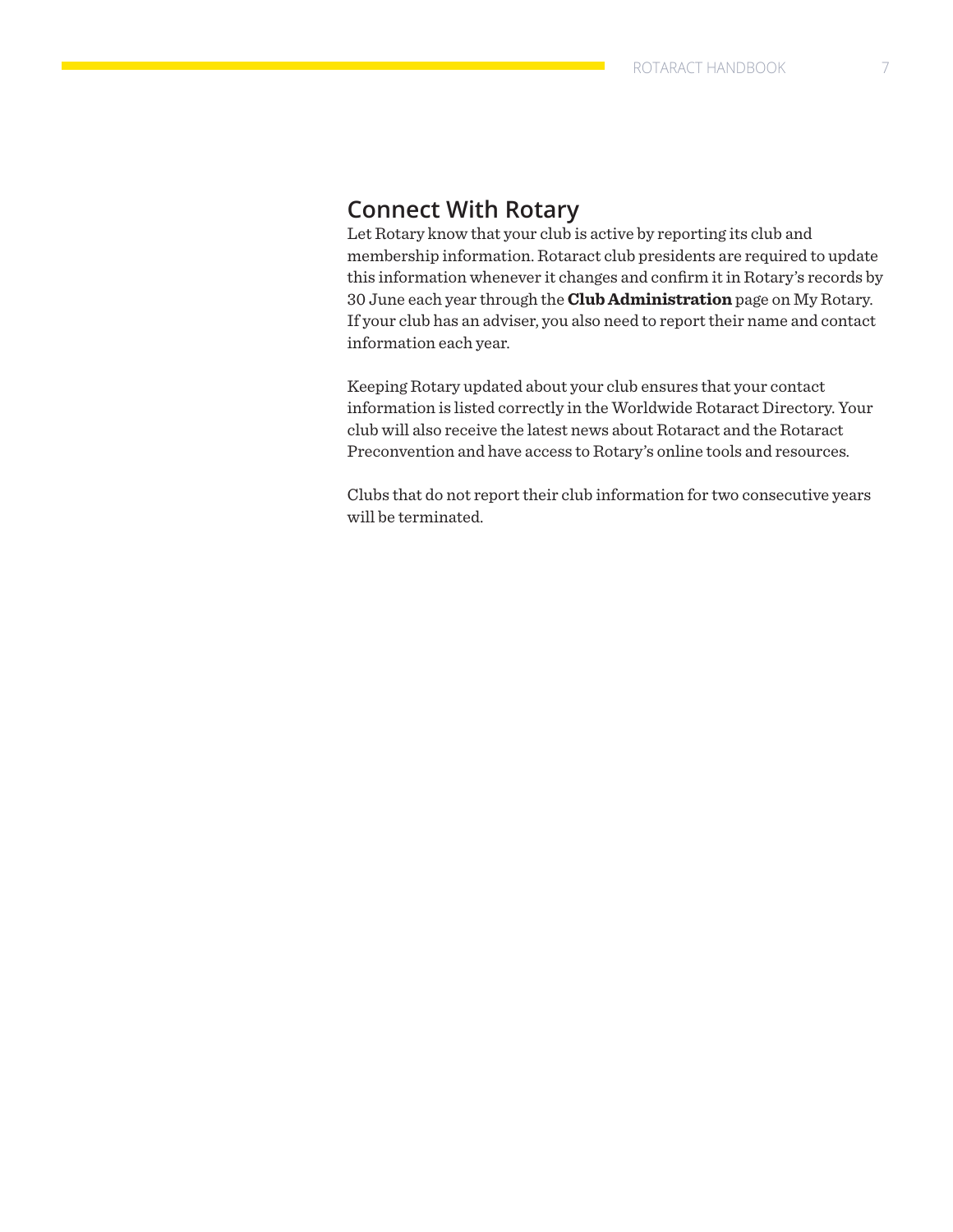

## **2 ROTARY SPONSORS AND ADVISERS ADVISERS**

Sponsor Rotary Clubs

Rotaract Advisers

How Sponsors and Advisers Can Support Rotaract Clubs

### **Sponsor Rotary Clubs**

Now that the club is official, Rotaractors can decide how to meet, organize service projects and activities, and manage their own finances. But the partnership between Rotaract and the sponsor Rotary club is still important for both clubs to grow and thrive. Hold joint meetings for planning, assign Rotary members as mentors, and find an enthusiastic adviser who can effectively connect Rotary and Rotaract.

Rotary clubs can partner with other clubs in the district to co-sponsor a Rotaract club. Up to three Rotary clubs can sponsor a Rotaract club. When clubs co-sponsor, they share the responsibilities of supporting and mentoring Rotaractors and strengthening local Rotary connections.

Sponsor Rotary clubs are also encouraged to budget to help Rotaract club leaders attend all necessary district training meetings.

### **Rotaract Advisers**

Rotaract advisers serve as mentors and club contacts for Rotaract clubs. They support the day-to-day operations of Rotaract clubs, function as the primary club liaison to the sponsor Rotary clubs, and connect Rotaractors with service and leadership opportunities and Rotary resources.

Advisers can be Rotarians in the sponsor Rotary club, school administrators or faculty, parents, or community volunteers. Former Rotaract members also make excellent advisers. Although only one adviser can be reported to Rotary International for each Rotaract club, Rotaractors benefit from having several advisers who can help mentor and support their club.

University-based Rotaract clubs must have a faculty adviser who ensures that clubs carry out activities with the university's full cooperation.

### **How Sponsors And Advisers Can Support Rotaract Clubs**

Although Rotaract activities vary depending on local custom, the support that sponsor clubs and advisers offer is universal. Here are some ways you can help your Rotaract club succeed: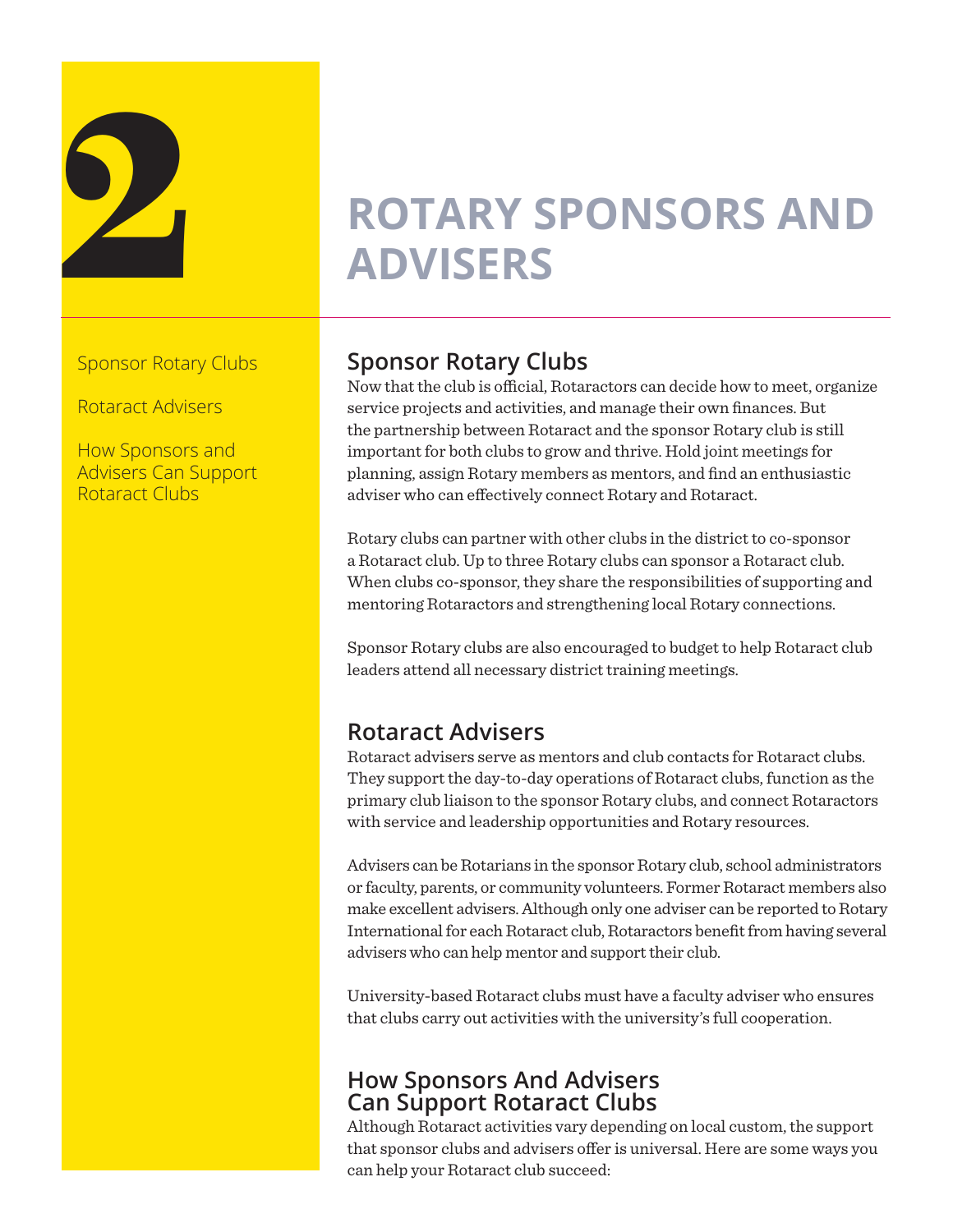### FACILITATE (FOR ADVISERS)

- Attend meetings, including Rotaract board meetings, and act as a liaison between the Rotary club and Rotaractors.
- Provide guidance during officer elections.
- Help maintain accurate club records and manage club funds.
- Ensure that the club president provides updated club and member information to Rotary every year.
- Help coordinate the Rotaract club calendar of events with your Rotary club or university schedule.

### MENTOR AND MOTIVATE

- Create mentorship and professional development opportunities that match Rotary club members with Rotaractors based on interests, career path, or expertise.
- Offer advice and expertise during project planning and implementation.
- Involve Rotaract members in Rotary club meetings and events in meaningful ways that motivate them to want to join Rotary in the future.
- Encourage them to build strong, flexible, and innovative clubs that support Rotary's **[strategic plan](https://www.rotary.org/myrotary/en/learning-reference/about-rotary/strategic-plan)**.

### LEARN TOGETHER

- Invite Rotaractors to your district conferences and attend district Rotaract training events.
- For sponsor Rotary clubs, pay for and strongly encourage Rotaract club officers, directors, and committee chairs to attend training events to share ideas and network with Rotaract and Rotary leaders.
- Talk with Rotaract leaders to learn what strategies they use to promote Rotaract, train emerging leaders, and help clubs grow.
- Attend the annual **[Rotaract Preconvention](http://echo4.bluehornet.com/ct/91627981:Tvp-H8bqN:m:1:2123618839:E7C03B28078C8B246524258C5A167DC4:r)** to exchange ideas, learn from engaging speakers, and enhance the connection between Rotaract and Rotary internationally.

### PARTNER TO SERVE

- Volunteer at Rotaract club service projects and invite Rotaractors to join your club's projects and fundraisers.
- Develop joint service projects that build on each club's strengths and give Rotaractors the chance to take the lead.
- Involve Rotaract clubs in your global grant projects to give them experience working on large, international projects.
- Help Rotaract clubs develop sustainable service activities that align with Rotary's **[areas of focus](https://www.rotary.org/en/learning-reference/about-rotary/areas-focus)**.
- Guide members in developing strategies to meet their financial, logistical, and equipment needs for projects and activities.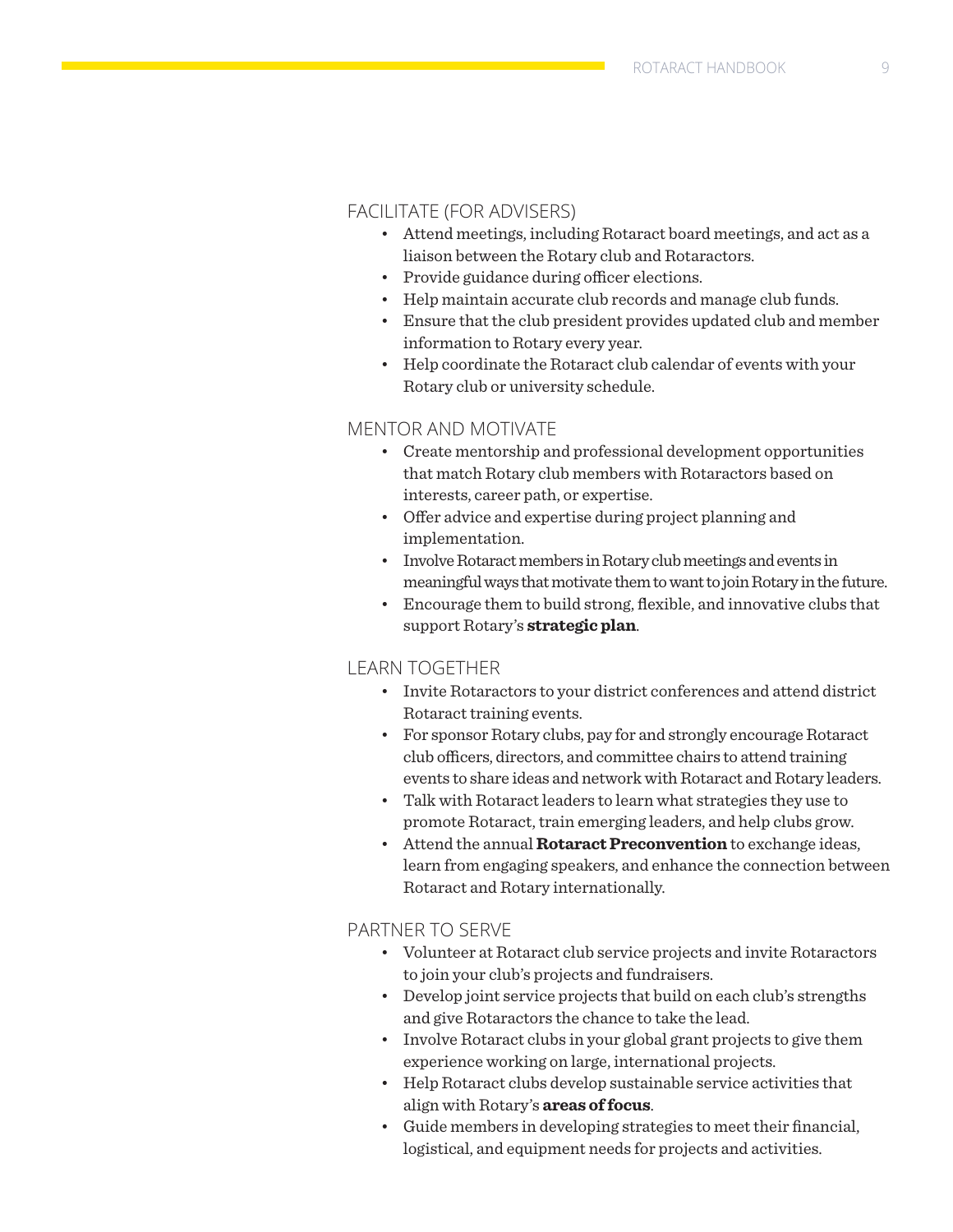### PROMOTE ROTARACT

- Recognize Rotaractors' accomplishments at your club meetings and events.
- Encourage clubs to earn the **[Rotary Citation for Rotaract Clubs](https://my.rotary.org/en/news-media/office-president/rotary-citation)** and to nominate their service projects to receive a **[Rotaract](https://my.rotary.org/en/learning-reference/learn-topic/awards)  [Outstanding Project Award](https://my.rotary.org/en/learning-reference/learn-topic/awards)**.
- Commemorate World Rotaract Week each March with a joint project or activity.
- Share how Rotaract makes a difference in your community during Youth Service Month in May.
- Promote Rotaract in the community and help clubs develop promotional materials using the customizable templates available in the **[Brand Center](https://my.rotary.org/en/secure/application/136)**.

### STRENGTHEN ROTARY CONNECTIONS

- Encourage Rotaractors to serve as mentors for Interactors or volunteers at RYLA events.
- Design a New Generations Service Exchange that gives Rotaractors the chance to combine their professional goals with a humanitarian project in another country.
- Encourage Rotaractors to apply for a scholarship or Rotary Peace Fellowship.
- Invite Rotaractors to join your Rotary club while continuing as members of their own Rotaract club.

### **GOOD TO KNOW**

Rotaract club presidents are required to update club information whenever it changes, including their Rotaract adviser, and confirm it in Rotary's records by 30 June each year. Even if an adviser serves for multiple years, you need to submit this information annually through the **[Club Administration](https://my.rotary.org/en/manage/club-district-administration/club-administration)** page on My Rotary.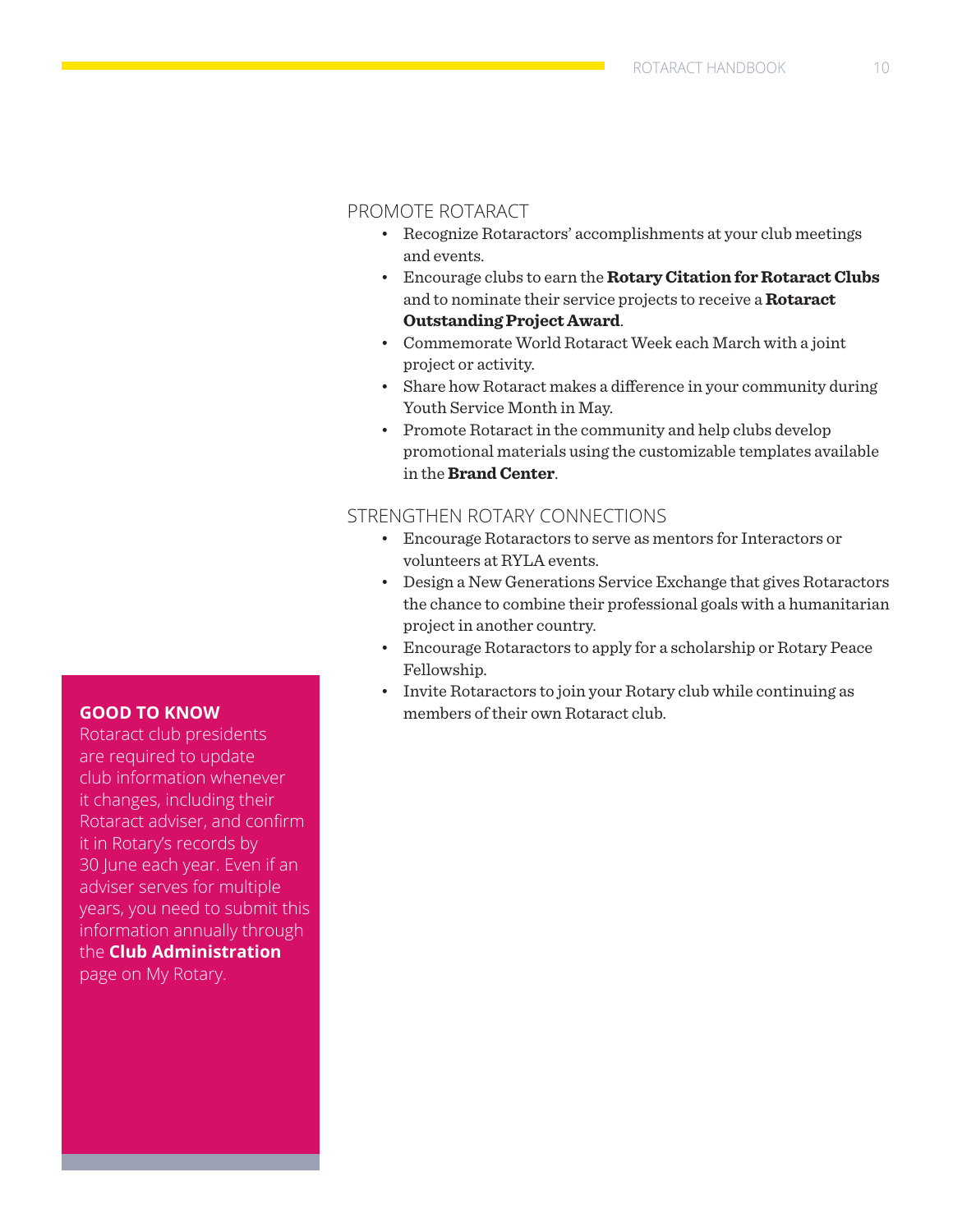

## **3**<br>BUILDING A SUCCESSFUL<br>CLUB **CLUB**

Constitution and Bylaws

Leadership Roles and **Responsibilities** 

Club Meetings

Member Engagement and Retention

A strong foundation will help your club grow and thrive. Transparent constitutional documents, clear leadership roles, organized club meetings, and a robust member engagement strategy will ensure your club's success for years to come.

### **Constitution and Bylaws**

All Rotaract clubs must have a club constitution and bylaws. These documents provide structure and help clubs govern themselves according to Rotary International's policies and procedures. All Rotaract clubs automatically adopt the **[Standard Rotaract Club Constitution](https://my.rotary.org/en/document/standard-rotaract-club-constitution)**, and changes can be made only by Rotary International's Board of Directors. Club bylaws supplement the Standard Rotaract Club Constitution and set common club practices. You are welcome to adapt the **[Recommended](https://my.rotary.org/en/document/recommended-rotaract-club-bylaws)  [Rotaract Club Bylaws](https://my.rotary.org/en/document/recommended-rotaract-club-bylaws)**, or create your own, as long as they do not conflict with the Standard Rotaract Club Constitution and the **[Rotary Code of](https://www.rotary.org/myrotary/en/document/622)  [Policies](https://www.rotary.org/myrotary/en/document/622)**.

### **Leadership Roles and Responsibilities**

A team of strong leaders can help your Rotaract club find and retain members, raise funds, and carry out successful projects. The club's board of directors should be familiar with the Rotaract constitutional documents. In addition, incoming Rotaract club officers must participate in leadership training offered by the district.

### BOARD OF DIRECTORS

The board of directors serves as the governing body of a Rotaract club and includes the president, immediate past president, vice president, secretary, treasurer, and any additional officers your club decides are needed. Officers' duties and additional roles should be defined in your club bylaws. Rotarian and faculty advisers should regularly attend board meetings to provide guidance. Rotary club members may also attend these meetings as observers. The board should meet regularly and report any action taken at the next club meeting.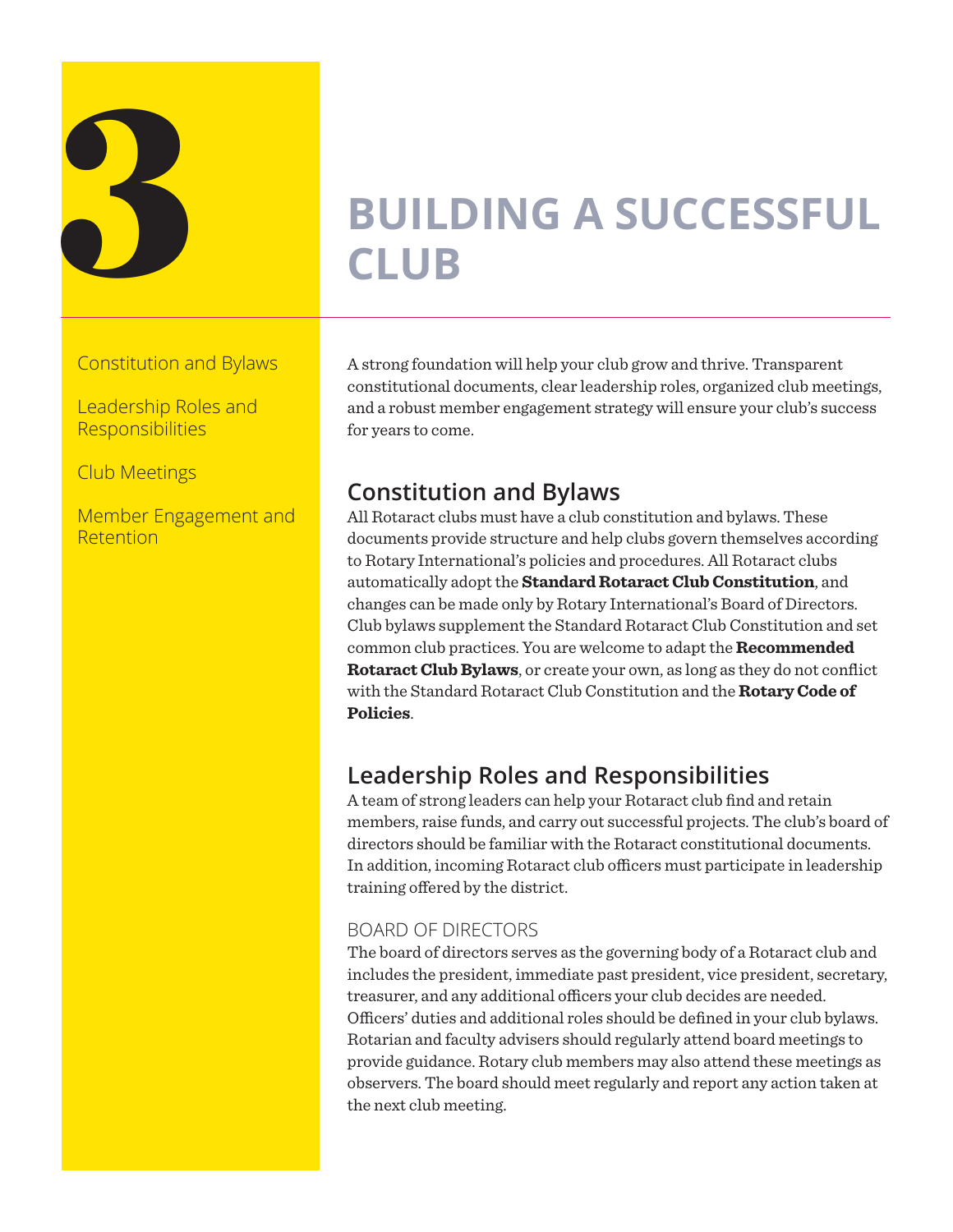During its meetings, the board reviews and approves the club's plans and service projects, ensures the club's financial solvency, and delegates responsibilities. At the end of the Rotary year, the board prepares a final report that describes the major actions taken over the preceding 12 months. A copy of the report should be sent to the sponsor Rotary club.

The district Rotaract committee is required to offer training for all incoming Rotaract officers, directors, and committee chairs. We encourage your sponsor Rotary club to budget to help leaders attend all necessary training meetings. The training can vary by district. Sometimes Rotaract leaders participate alongside Rotarians at district Rotary officer training events, or the district committee organizes a separate training event just for Rotaract leaders. Find information about training events and conferences in the Meetings and International Events chapter.

### PRESIDENT

The president's primary role is to lead the club and preside at all meetings of the club and board of directors. The president also motivates, inspires, and coaches club committees to ensure that the club's professional and leadership development activities and service projects are successful.

Responsibilities:

- Conduct club meetings with detailed agendas that allow enough time for reports from officers and committee members.
- Chair meetings of the board of directors.
- Appoint all standing and special committees, with board approval, and serve as an ex officio member of all committees.
- Appoint committee chairs based on individuals' experience, and seek their opinions about committee members.
- Delegate responsibilities to help members develop their skills for future club leadership roles.
- Encourage club members to get involved in projects that build on their skills and interests.
- Ensure that club activities and service projects are successfully promoted and executed.
- Support a membership strategy that encourages diversity.
- Communicate and collaborate with the Rotarian adviser, Rotary club members, and district Rotaract officers. In university-based clubs, the president should also consult with the faculty adviser.
- Update club and membership data every year by 30 June through the **[Club Administration](https://my.rotary.org/en/manage/club-district-administration/club-administration)** page on My Rotary.

### **UPDATE CLUB AND MEMBER INFORMATION**

Rotaract club presidents are required to update this information whenever it changes and confirm it in Rotary's records by 30 June each year through the **[Club](https://my.rotary.org/en/manage/club-district-administration/club-administration)  [Administration](https://my.rotary.org/en/manage/club-district-administration/club-administration)** page on My Rotary. This lets Rotary know that your club is active, confirms that your contact information is listed correctly in the Worldwide Rotaract Directory, and ensures that your club stays connected to Rotaract news, preconvention activities, and resources.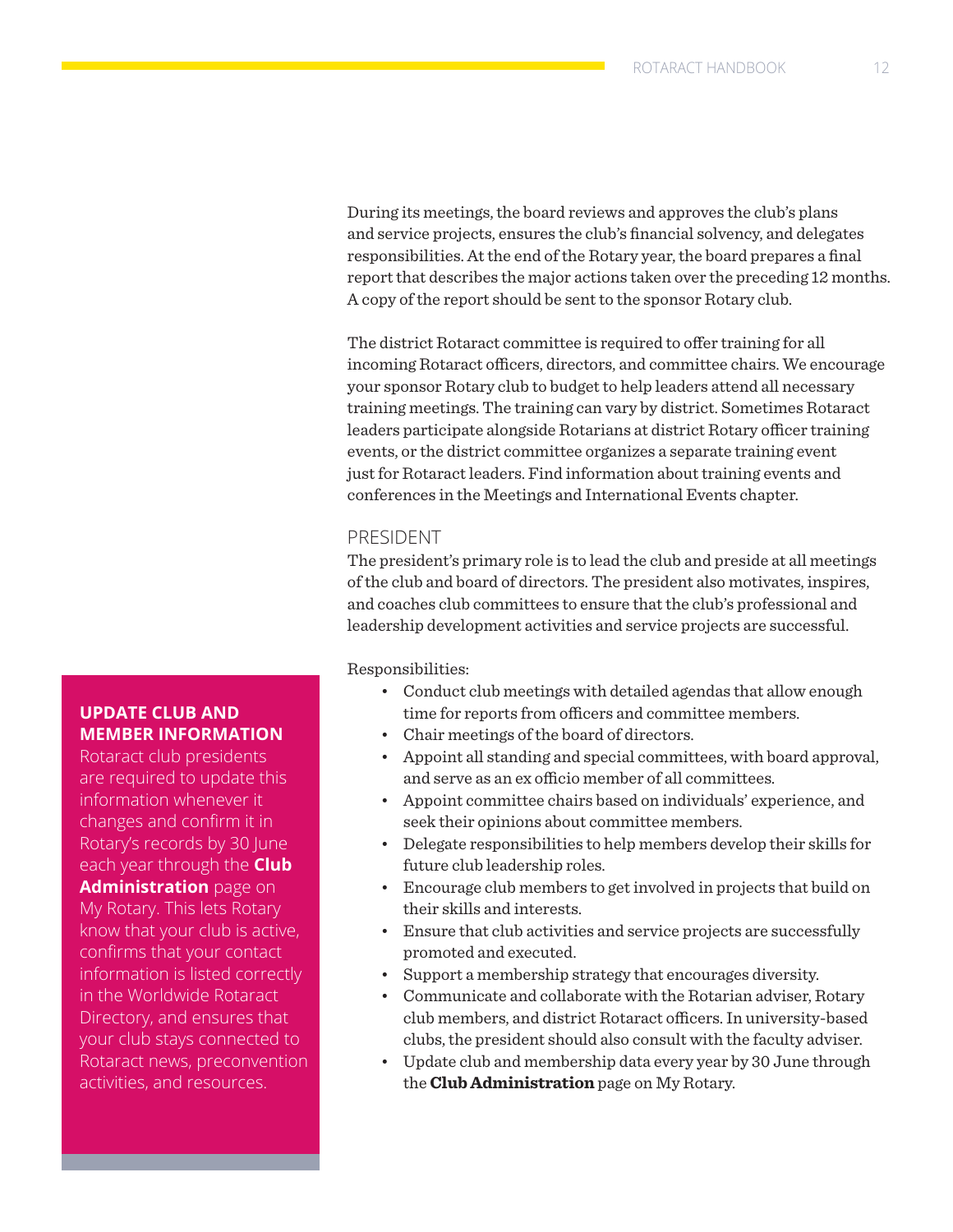### VICE PRESIDENT

The vice president's primary role is to support the president. Some clubs may choose to have the incoming president serve as vice president.

Suggested responsibilities:

- Preside over meetings in the president's absence.
- Serve on the board of directors and as an ex officio member of all committees.
- Handle special assignments as directed by the president.
- Stay current on club goals and activities.
- Succeed to the office of president if a vacancy occurs.

### **SECRETARY**

The secretary's primary responsibility is to help the club function efficiently. The secretary should be well organized and have good communication skills.

Suggested responsibilities:

- Maintain all club records, including membership, committee appointments, attendance, dues payments, and important club documents such as the club's certificate of organization, budgets, and reports.
- Notify the sponsor Rotary club of members who are interested in joining a Rotary club, either as a current Rotaractor or after leaving Rotaract.
- Provide club and member information to the president for required annual updates to Rotary.
- Take minutes a clear, concise written record of meeting discussion and actions — at all club meetings.

### TREASURER

The treasurer oversees all funds and maintains accurate financial records, ensures transparency in financial operations, and responds to inquiries from club members and the sponsor Rotary club. The treasurer should be a responsible, detail-oriented person.

Suggested responsibilities:

- Chair the finance committee.
- Collect membership dues.
- Manage all money collected from dues and all proceeds from fundraising projects.
- Pay all club bills and reimbursements for club expenses.
- Prepare and administer the budget.
- Prepare monthly reports that accurately detail the club's finances and expenses.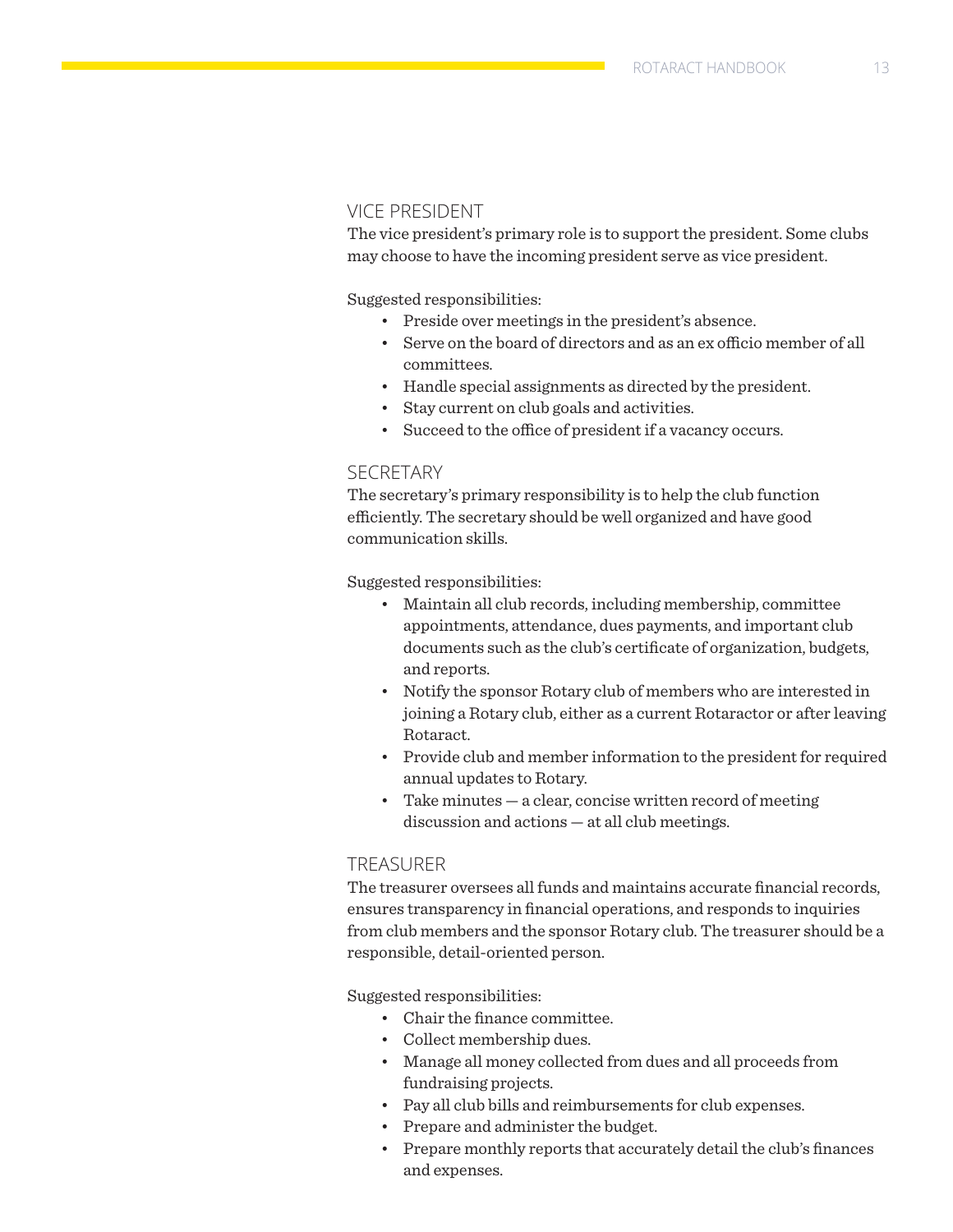- Ensure that the club complies with all government financial reporting requirements.
- Prepare and distribute an end-of-year report to club members and the incoming treasurer. Treasurers' reports become part of the club's permanent record.

### IMMEDIATE PAST PRESIDENT

Your club's immediate past president can provide useful opinions and perspective in planning club activities. He or she can assist with special projects and provide support for board and club members.

### CLUB COMMITTEES

Committees help your club carry out its activities and projects. The club president, with the approval of the board, appoints standing committees, such as club service, community service, international service, professional development, and finance, and additional committees as necessary. Your club's bylaws should clearly define the responsibilities for all committees.

Committees should meet regularly to discuss plans and activities. A committee may divide into subcommittees to accomplish all of its tasks. All committee activities and expenses are subject to the board's approval, so committees should share their plans with the club president.

### **Club Meetings**

Rotaract clubs can decide where, when, and how to meet, including inperson, online, or a combination. You should meet with your sponsor Rotary club at least once a year, but together you can decide how often to meet or when to attend each other's meetings.

Consider appointing a meeting chair to organize the program for each meeting or nominate a different member each time to serve as the meeting's organizer and facilitator. Involving your members in planning ensures that club meetings are interesting and relevant to everyone. The sponsor Rotary club can be a good source for program ideas.

Invite experts from the community or university, business leaders, or international guests to speak at your meetings. Consider taking a trip to local businesses, community organizations, or cultural sites. Use a meeting to update members about club projects or new Rotary initiatives.

### **GOOD TO KNOW**

Rotaract clubs may amend the **[Recommended](https://my.rotary.org/en/document/recommended-rotaract-club-bylaws)  [Rotaract Club Bylaws](https://my.rotary.org/en/document/recommended-rotaract-club-bylaws)** as long as the changes don't contradict with the **[Standard](https://my.rotary.org/en/document/standard-rotaract-club-constitution)  [Rotaract Club Constitution](https://my.rotary.org/en/document/standard-rotaract-club-constitution)** and the **[Rotary Code of](https://www.rotary.org/myrotary/en/document/622)  [Policies](https://www.rotary.org/myrotary/en/document/622)** and are approved by the sponsor Rotary club.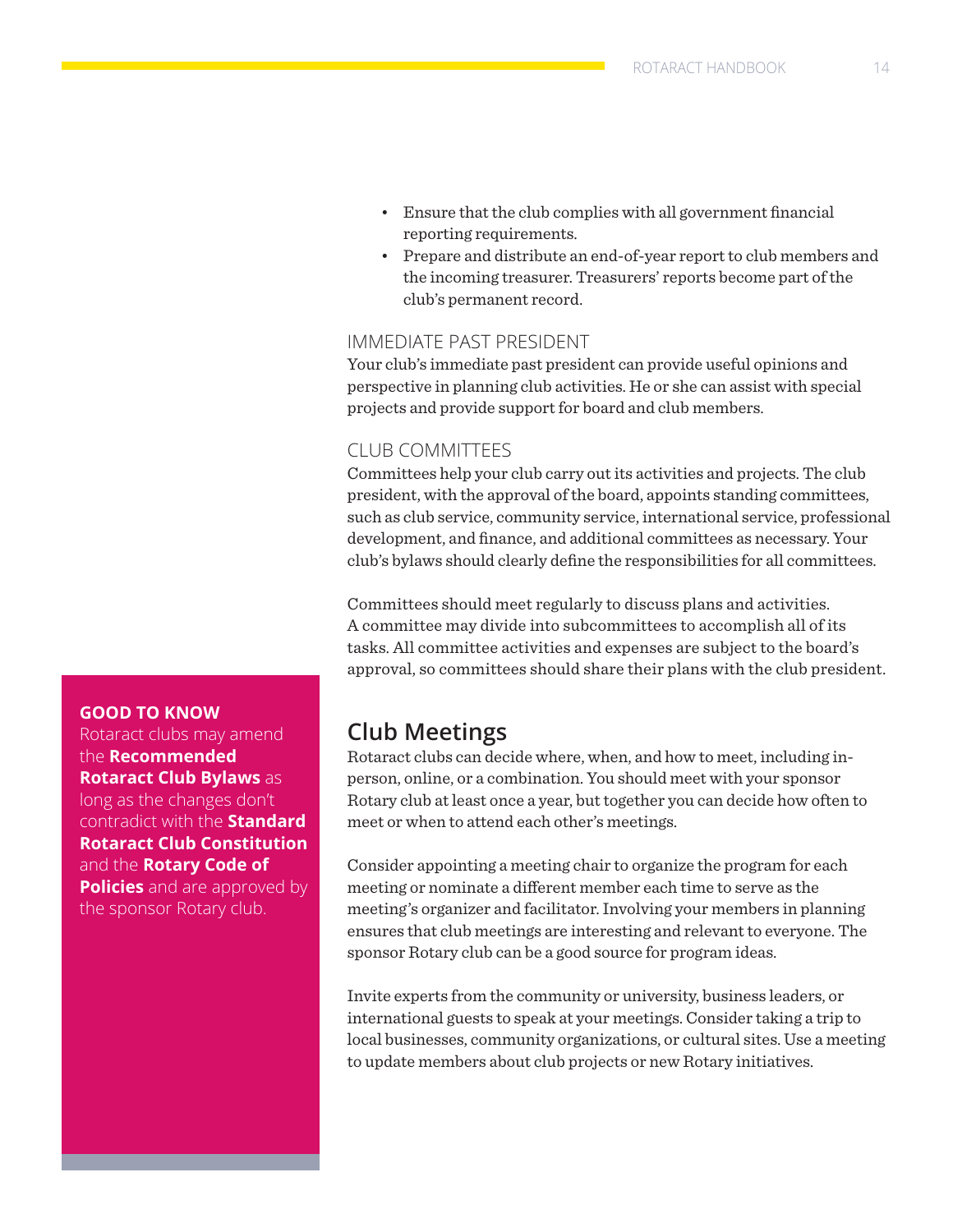### AGENDA

Following an agenda is the best way to ensure effective use of everyone's time. Your meeting agenda might include:

- 1. Time for socializing before the meeting
- 2. Introduction of guests and new club members
- 3. Announcements and reminders
- 4. Board member and committee reports
- 5. Program presentation
- 6. Closing
- 7. Adjournment

### **Member Engagement and Retention**

### FINDING MEMBERS

A membership strategy or plan can help your club set reasonable goals for finding and keeping club members. You can find ideas in **[Strengthening](https://my.rotary.org/en/document/strengthening-your-membership-creating-your-membership-plan)  [Your Membership: Creating Your Membership Plan](https://my.rotary.org/en/document/strengthening-your-membership-creating-your-membership-plan)**.

The top two reasons people join Rotaract are to meet new people and to get involved in their communities. Many of your peers are likely seeking the same things. Invite them to help with a service project, attend a networking night, or participate in a club gathering so they can experience Rotaract for themselves. Consider these potential individuals for membership:

- Friends
- Relatives
- Classmates or colleagues
- Interactors, Rotary Youth Leadership Awards (RYLA) participants, and Youth Exchange students

Here are just a few ways you can promote your club and its service projects:

- Develop a club website or blog where prospective members can learn about club projects and how they can get involved. In university-based clubs, ask for a link to your club's site on the university website.
- Use social media to share your club's meeting, event, and project updates.
- Arrange to display photos or show videos of your club's activities at community events. Give potential members promotional cards and brochures so they can contact you.
- Market your club as a professional development and leadership organization where members can accomplish their goals and develop new skills.
- Publicize your club's activities in the university newspaper or other local media.

### **GOOD TO KNOW**  Rotary's **[Brand Center](https://my.rotary.org/en/secure/application/136)**

has colorful, customizable promotional materials to help you promote your club. Create your own double-sided promotional cards, posters, and club logo, or download banner templates and more.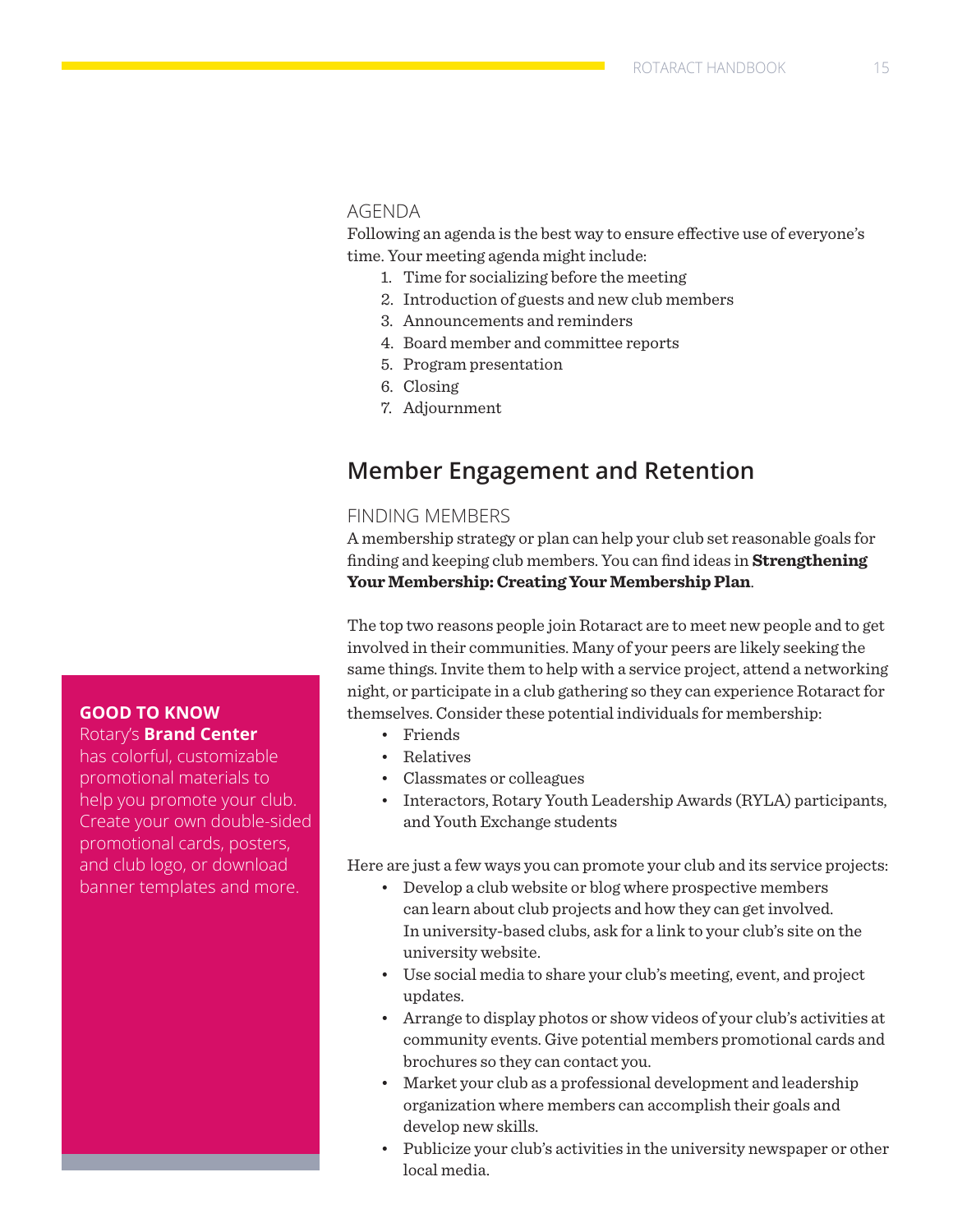• Arrange for Rotaract displays at local libraries, coffee shops, community centers, and other places where young adults gather. Make it easy to find your club.

### ENERGIZING NEW MEMBERS

Understand your members' motivations for joining Rotaract. Do they want to make the world a better place, develop their leadership skills, expand their circle of friends? Connect members with activities and opportunities that help them achieve their personal goals while making the club stronger.

Some other ideas:

- Welcome and celebrate new members with a special meeting or event.
- Develop an orientation program that engages new members and acclimates them to your club and the Rotary family.
- Ask experienced Rotaractors to mentor new members and make them feel welcome.
- Follow up with new members who miss a meeting.
- Encourage new members to invite their friends and family members to participate in club activities and service projects.

### ENGAGING CURRENT MEMBERS

Retaining club members is just as important as recruiting new ones. Work hard to deliver an experience that will keep members excited about Rotaract. Successful strategies include:

- Recognizing members for their achievements
- Involving members in club projects and activities
- Encouraging Rotaractors to get involved with Interact, Rotary Youth Exchange, Rotary Youth Leadership Awards (RYLA) programs, and other Rotary opportunities in your area
- Advocating for members to take leadership roles
- Sending monthly email updates
- Regularly asking for member's opinions about club meetings, activities, and programs.

### **ROTARY CLUB ADVICE**

Your sponsor Rotary club knows the importance of strong membership, and it has likely encountered many of the same challenges your club faces. Ask for advice and resources on recruiting and retaining members. Rotary provides various membership development strategies and resources that your Rotaract club can use too.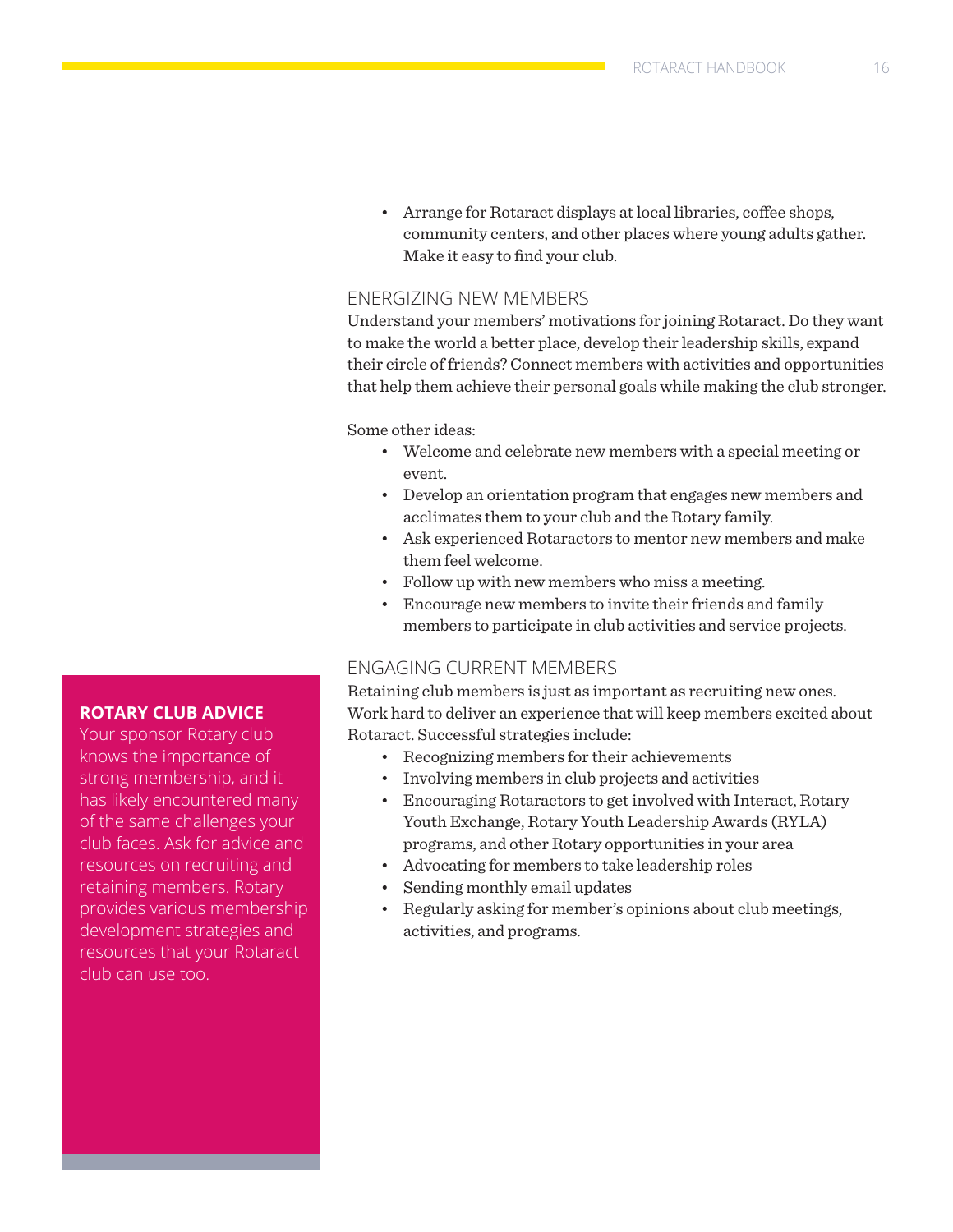

# **INNOVATIVE AND SUSTAINABLE SERVICE**

Rotaract clubs should complete at least two service projects each year, one that meets your local community's needs and one that helps a global community. These projects are a great way for Rotaract clubs to get involved in their own community, connect with young adults globally, and attract new members.

### PLANNING SERVICE PROJECTS

Make a lasting impact by choosing service activities that work in collaboration with community members and the recipients of service. Conduct a community assessment to determine how your club's expertise and resources can best support local or global communities. **[Community Assessment Tools](https://my.rotary.org/en/document/community-assessment-tools)** can help your Rotaract club work with the community to select a service project that is successful, sustainable, and relevant. To target service efforts, Rotary has identified six **[areas of focus](https://www.rotary.org/en/learning-reference/about-rotary/areas-focus)** where we can contribute to lasting change: peace and conflict prevention/resolution, disease prevention and treatment, water and sanitation, maternal and child health, basic education and literacy, and economic and community development.

Include these elements of a successful service project in your planning and implementation:

- Conduct a **[community assessment](https://my.rotary.org/en/document/community-assessment-tools)**.
- Align a project with Rotary's **[areas of focus](https://www.rotary.org/en/our-causes)**.
- Don't be afraid to ask for help with project design, planning, and implementation. Your sponsor Rotary club, Rotarian Action Groups, or district leaders, like the district international service chair, can offer advice.
- Identify potential partners both within and outside of the Rotary family. For international projects, use the Worldwide Rotaract Directory, **[Rotary Ideas](http://ideas.rotary.org/)**, multidistrict information organizations, social media, and Rotaract events like the preconvention to find international Rotaract club service partners.
- Secure funding and set up a dedicated fund for your project.
- Make sure your project creates lasting change that the community can continue to support after your club's involvement ends. Learn the **[six steps for a sustainable project](https://my.rotary.org/en/document/six-steps-sustainability)**. Establish measurement and evaluation benchmarks. Include evaluation findings when developing future projects.
- Celebrate your success. Share your project photos and results on social media, with local media outlets, and on **[Rotary Showcase](https://my.rotary.org/en/secure/showcase)**.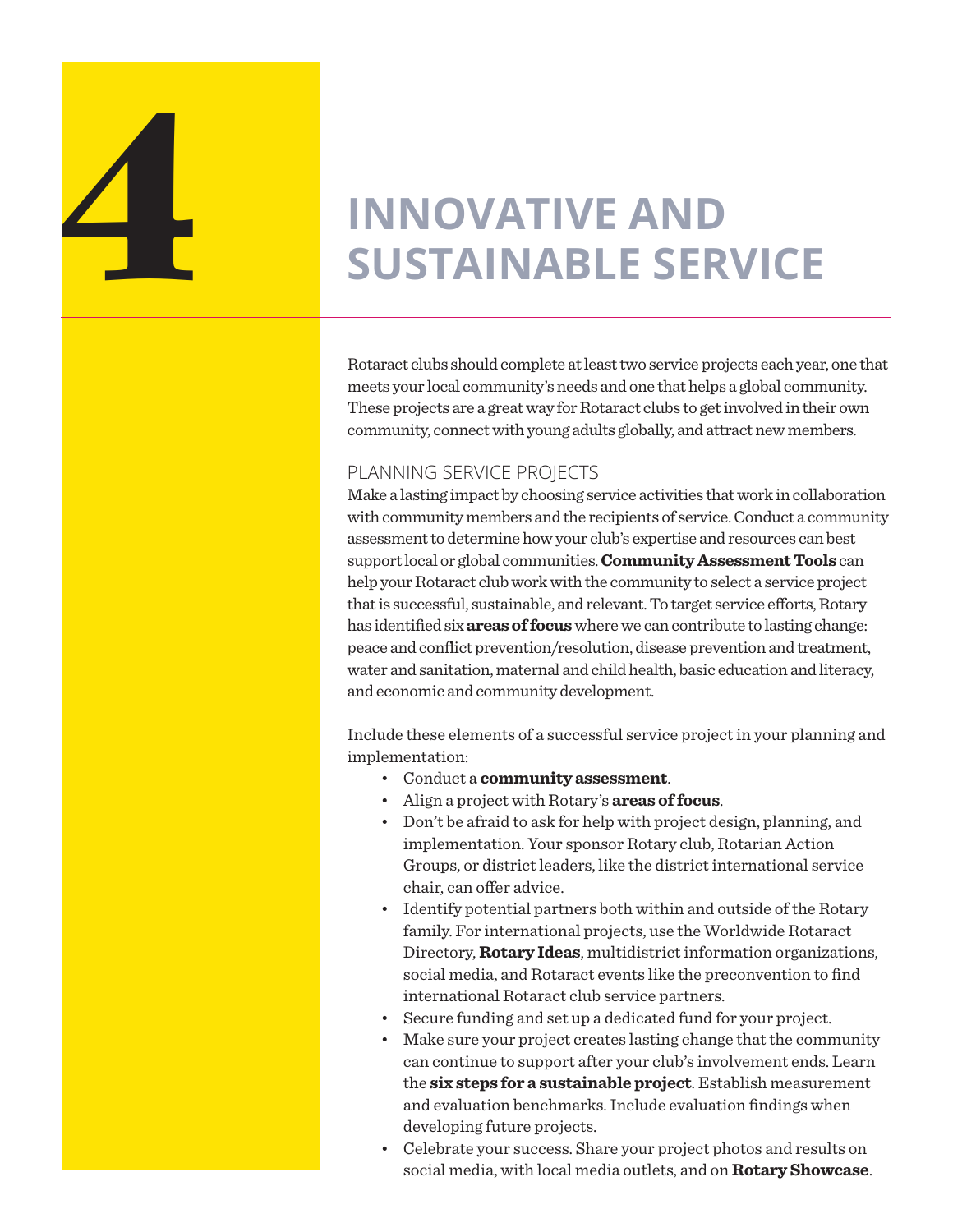### PROJECT LIFECYCLE RESOURCES

Rotary's **[Project Lifecycle Kit](https://my.rotary.org/en/document/project-lifecycle-kit)** helps clubs develop successful service projects, from start to finish. Use these tools to plan, support, and promote all your Rotary projects.

- Rotary's **[discussion groups](https://my.rotary.org/en/exchange-ideas/groups)** connect you with other Rotaractors and Rotarians to find project partners and exchange ideas.
- **[Rotary Ideas](http://ideas.rotary.org/)** can help you find volunteers, donations, or funds to support your projects. Your Rotaract club president can post on behalf of your club.
- **[Rotary Showcase](https://map.rotary.org/en/project/pages/project_showcase.aspx)** is a great place to post your service project success stories and explore the wide variety of activities that Rotary and Rotaract clubs are undertaking worldwide.

### FUNDRAISING

Fundraising helps pay for club service projects and other activities. Examples of successful Rotaract fundraisers include dinners, festivals, raffles, sporting events, races, and benefit performances.

When organizing a fundraiser, consider these suggestions:

- Be creative. A unique event will attract the attention of potential club members, donors, and the media.
- Try to have an accurate idea of the financial support you need so you can set realistic fundraising goals.
- When asking for money from individuals, businesses, or organizations, make sure they understand how their donations will be used and recognize them for their contribution.
- Take advantage of your members' skills, talents, and contacts. Nominate a confident public speaker to emcee your next fundraiser, and ask your members to activate their networks to support your initiatives.
- Invite the local media to attend (see public relations tips in the next section).
- Ask your sponsor Rotary club or other Rotaract clubs for tips and best practices — learn from their experience and success stories.
- Involve your sponsor Rotary club in implementing and funding your project as partners in service.

### **ROTARACT OUTSTANDING PROJECT AWARDS**

Each year, Rotary recognizes Rotaract projects for their exceptional community and international service work. Award recipients are invited to present their projects at the annual Rotaract Preconvention. Nominate a project by 1 February. Learn more on Rotary.org's **[Rotaract page](https://www.rotary.org/en/get-involved/rotaract-clubs)**.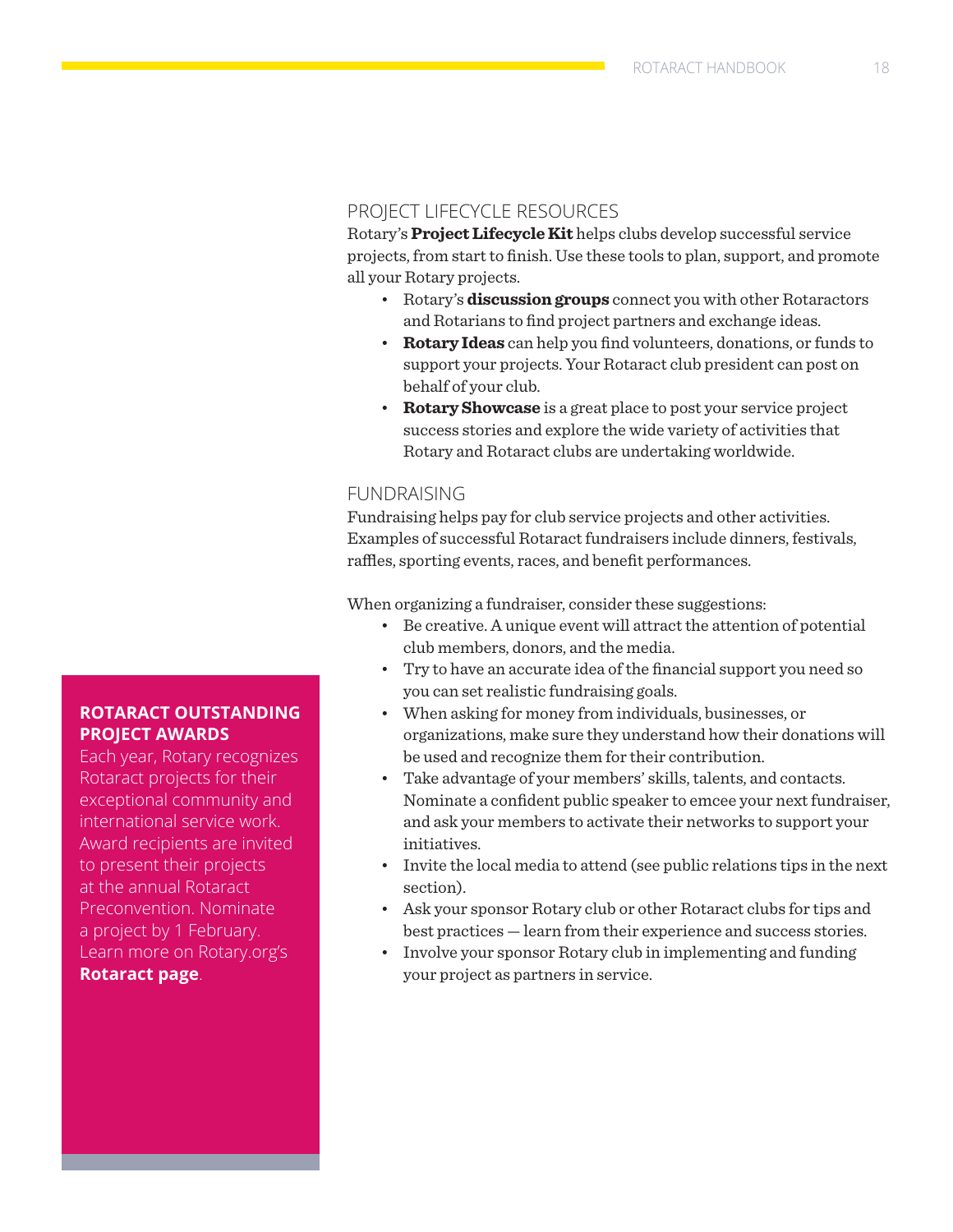### PROMOTION AND PUBLIC RELATIONS

Your club and its projects will receive more support if the community knows about them. Having a good image in the community can also help your club recruit members and contribute to a positive impression of Rotaract and Rotary.

Make sure your good works receive the attention they deserve by:

- Taking high-quality photos and video at club events, projects, and fundraisers
- Publicizing club activities on social media channels
- Creating unique and colorful promotional materials and banners, like the ones in Rotary's **[Brand Center](https://my.rotary.org/en/secure/101736)** or from Rotary's licensed vendors
- Briefing club members on important talking points about upcoming or recently completed projects so they can act as promotional ambassadors at school, work, and in the community
- Creating a promotion plan for all upcoming projects so your team can get started early

### **WORKING WITH LOCAL MEDIA**

Appoint a member to be your public relations contact who can get to know the local media — and tell them how your club is creating real, lasting change. Provide reporters with background materials on your project and club, such as fact sheets or promotional cards, and invite them to cover your events live. Don't forget to send photos and videos after your event, along with a short, clear description so they can promote your activities.

Find more ideas and resources, including sample press releases and tips for working with the media, on **[Rotary.org](http://www.rotary.org)**.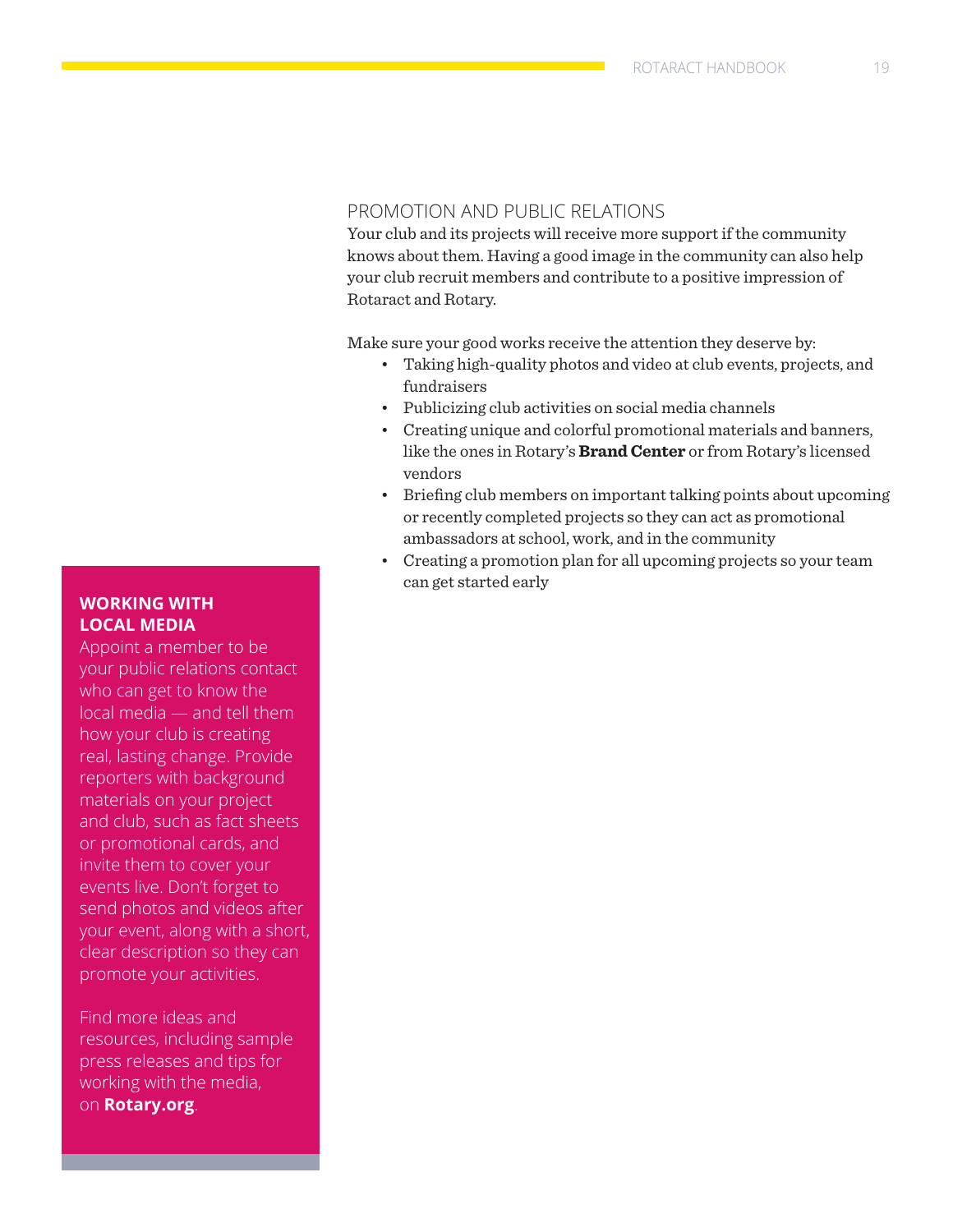

### **DISTRICT, MULTIDISTRICT,<br>AND INTERNATIONAL SUPPORT AND INTERNATIONAL SUPPORT**

District Roles

District Committees

Rotaract Multidistrict Information Organizations

Rotary International Roles

Sponsor Rotary clubs play the primary role in guiding and mentoring Rotaract clubs, but Rotary districts also support Rotaract. A Rotary district is a group of Rotary clubs in a specific area or region. Rotary has more than 530 districts worldwide.

Rotary supports several district-level roles, committees, and training events to promote and strengthen Rotaract. In addition, districts are strongly encouraged to invite and develop a budget for Rotaractors to attend district events, service projects, and training sessions.

### **District Roles**

Through these roles, each district has the opportunity to support Rotaract. (Rotarians serve in all these roles except the district Rotaract representative, which is filled by an elected Rotaract member.)

### DISTRICT GOVERNOR

The district governor supports all programs and activities in the district. The governor approves new Rotaract clubs and sponsor Rotary clubs, as well as appointing the district Rotaract chair. The district governor, in consultation with the district Rotaract chair, resolves any district Rotaract representative election disputes.

District governors are required to pay for district Rotaract representatives to attend a district, multidistrict, or international leadership training meeting.

District governors are also encouraged, but not required, to defray all or part of the costs for district Rotaract representatives-elect to attend the Rotaract Preconvention.

### DISTRICT ROTARACT CHAIR

The district Rotaract chair administers the Rotaract program and ensures that all clubs report club and membership information to Rotary International every year. The Rotaract chair finds innovative ways to connect Rotaract clubs with one another and to strengthen the link between Rotaract and Rotary.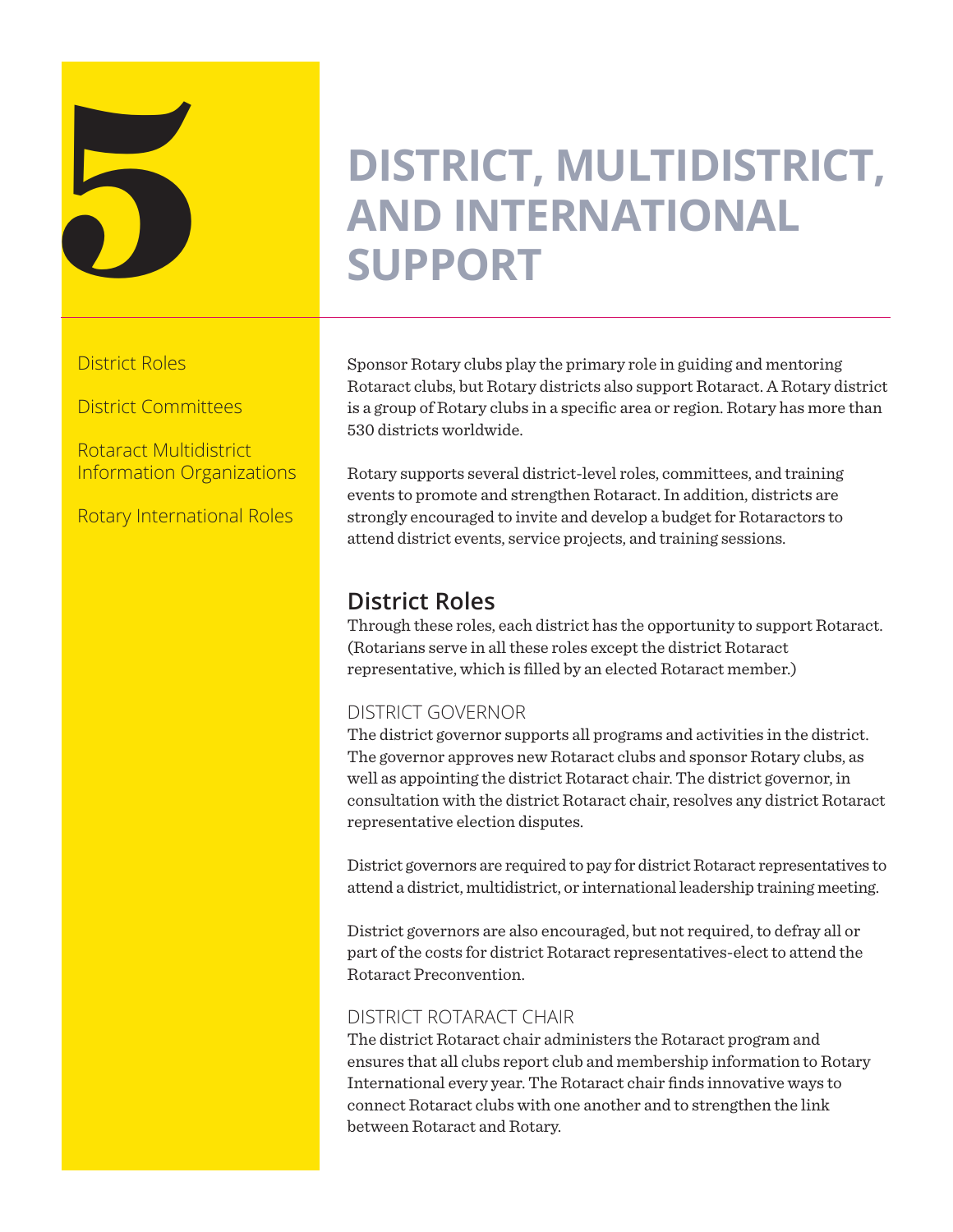### DISTRICT ROTARACT REPRESENTATIVE

The district Rotaract representative is a Rotaractor elected by the Rotaract clubs in the district. To be eligible, a Rotaractor must complete one year as a Rotaract club president or member of the district Rotaract committee. If a district has only one Rotaract club, the representative is the most recent and available past Rotaract club president, or current president if the club is recently organized. The representative co-chairs the district Rotaract committee and is the liaison between the Rotaract clubs and the district.

Find more about this district role in the **[Guide for District Rotaract](https://my.rotary.org/en/document/guide-district-rotaract-representatives)  [Representatives](https://my.rotary.org/en/document/guide-district-rotaract-representatives)**.

### DISTRICT YOUTH SERVICE CHAIR

The district youth service chair identifies opportunities for Rotaractors to get involved with Rotary at the district level and fosters connections between Rotary's programs for young leaders, alumni engagement activities, and membership outreach.

### DISTRICT ALUMNI CHAIR

The district alumni chair eases the transition from Rotaractor to Rotarian and connects alumni with other Rotary opportunities, including scholarships, exchanges, and Rotary club membership.

### **District Committees**

District governors are encouraged to appoint these committees to promote and strengthen Rotaract and Rotary's other programs for young leaders:

### DISTRICT ROTARACT COMMITTEE

Members include an equal number of Rotarians and Rotaractors; the district Rotaract chair and district Rotaract representative serve as cochairs. This committee promotes Rotaract, encourages new clubs to form, and provides local support for clubs. The co-chairs of this committee also plan and organize a one- to two-day leadership training seminar for all incoming Rotaract club officers, directors, and committee chairs.

### DISTRICT YOUTH SERVICE COMMITTEE

This committee supports young leaders' transition through Rotary's programs (for example, from Interact to RYLA to Rotaract) and offers them progressively greater leadership opportunities as they develop their skills. It also strengthens connections between the programs and encourages participants to take part in alumni activities.

### **GOOD TO KNOW**

Are you a district Rotaract chair or representative? Ask your district governor to confirm that you've been reported to Rotary so that you'll receive emails about Rotaract news and opportunities.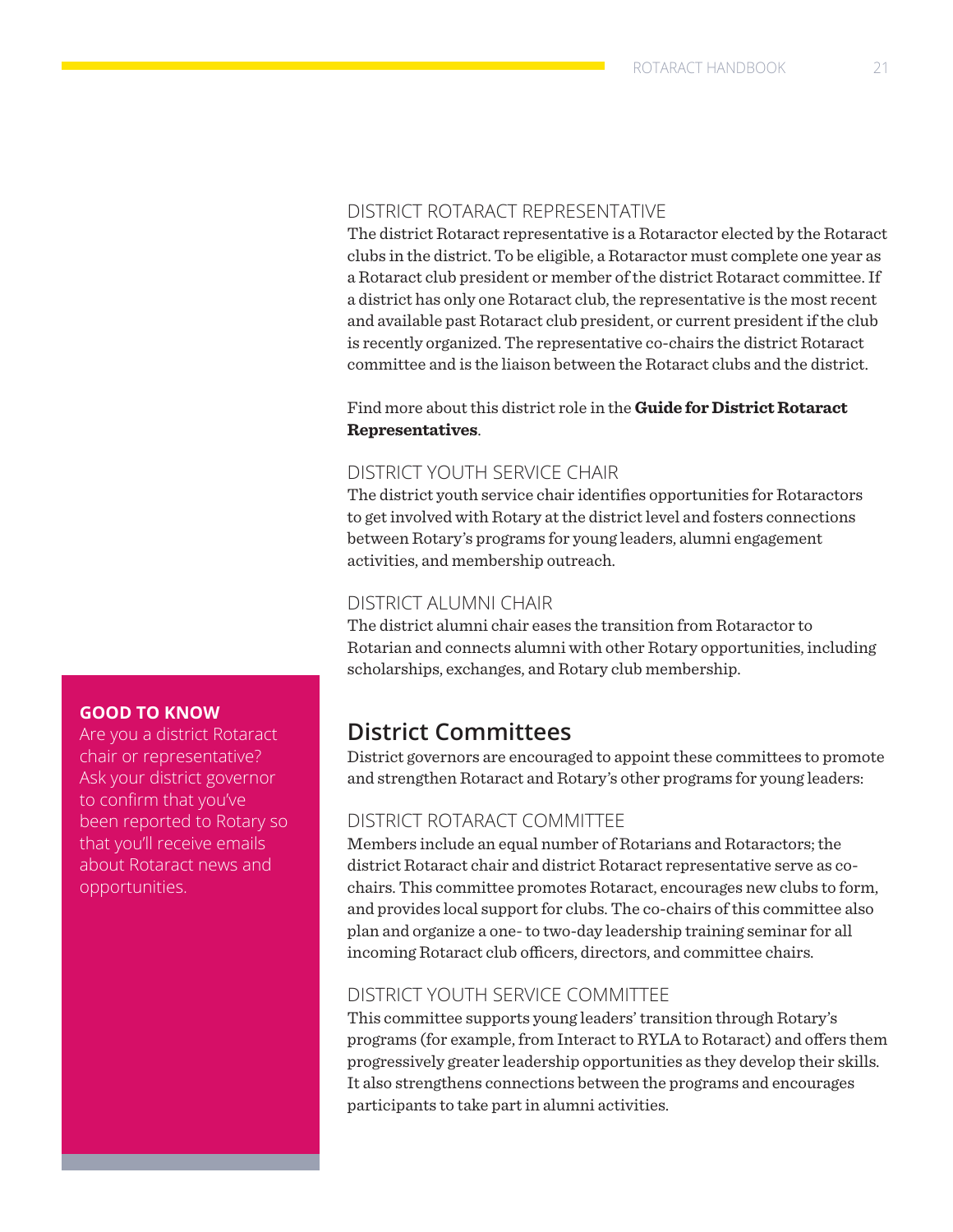### **Rotaract Multidistrict Information Organizations**

Several districts can work together to form multidistrict information organizations (MDIO). MDIOs spread information about service projects and events and foster communication between districts. Each MDIO is comprised two or more Rotary districts and may represent the Rotaract clubs in a region, a country, or several countries. Learn more about forming a new MDIO and download a sample **constitution** and **bylaws**.

### **Rotary International Roles**

Rotaract program policies are strengthened and improved by Rotary International's Board of Directors with advice from the RI Rotaract and Interact committee. A dedicated team at Rotary International supports Rotaract.

### ROTARY INTERNATIONAL BOARD OF DIRECTORS

The RI Board of Directors sets policies for Rotary International, including those related to Rotaract. Rotary clubs elect the members of the board every year at the Rotary International Convention, with each director serving for two years. Only the Board can amend the Standard Rotaract Club Constitution.

### RI ROTARACT AND INTERACT COMMITTEE

This committee, appointed by the Rotary International president, advises the Board on the Rotaract and Interact programs. It reviews policies for promoting and strengthening cooperation, mentoring, and reverse mentoring between Rotarians and Rotaractors, as well as policies for advancing Rotaract's goals of leadership, professional development, and service. Under the direction of the president, the committee plans and develops program content for the Rotaract Preconvention.

### ROTARY INTERNATIONAL SECRETARIAT

Rotary International's global staff of hundreds of professionals certifies new clubs, maintains and distributes the Worldwide Rotaract Directory, sends regular updates to club and district leaders, designs meaningful engagement opportunities like the Rotaract Outstanding Project Awards, promotes World Rotaract Week, and develops resources and materials for clubs worldwide. When clubs report their club and member information, they stay connected to all of the latest information and resources from Rotary. Contact **[rotaract@rotary.org](mailto:rotaract@rotary.org)** if you have questions.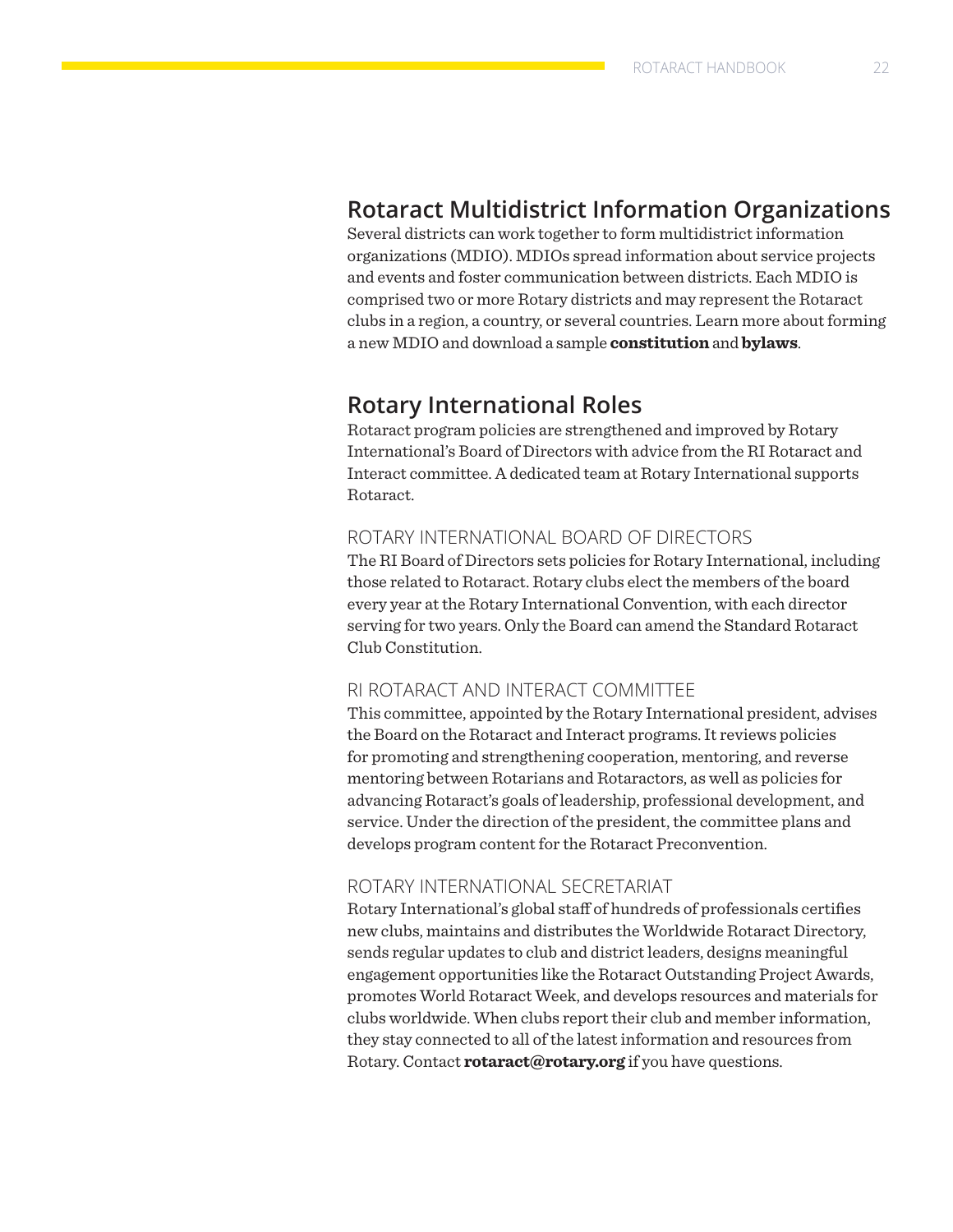

# **MEETINGS AND INTERNATIONAL EVENTS**

District and Multidistrict Events

International Events

Global Celebrations

When Rotaractors attend district and international events, they network with other Rotary and Rotaract members, develop their leadership and professional skills, and have fun. Work with your district leaders to bring Rotaractors and Rotarians together at training events and conferences, where they can exchange ideas with other service-minded leaders in your region.

### **District and Multidistrict Events**

### ROTARACT CLUB OFFICER TRAINING

One of the district Rotaract committee's most important tasks is to provide training for Rotaract club officers, Rotaract club committee chairs, Rotarian advisers, and faculty advisers. Schedule the training at least one month before the leaders take office so they have time to familiarize themselves with their new roles. We strongly encourage districts to conduct training of Rotaract leaders in conjunction with the presidentselect training seminars (PETS) and Rotary club officer training. We also encourage sponsor Rotary clubs to develop a budget to help Rotaract club officers attend necessary training.

### DISTRICT ROTARACT REPRESENTATIVE-ELECT TRAINING

To ensure continuity of leadership, the district Rotaract committee should take an active role in training the new district Rotaract representative. Rotary districts are required to pay for district Rotaract representatives to attend district, multidistrict, or international leadership training meetings. District governors are also encouraged, but not required, to pay for all or part of the costs for district Rotaract representatives-elect to attend the Rotaract Preconvention.

### DISTRICT ROTARACT CONFERENCES

These annual events, which the district Rotaract representative organizes, give Rotaractors the chance to share project planning ideas, promote their service projects, strengthen international understanding, enhance professional development, and build friendships and networks in your area. Plan your Rotaract district conference in conjunction with the Rotary district conference and include at least one joint session to strengthen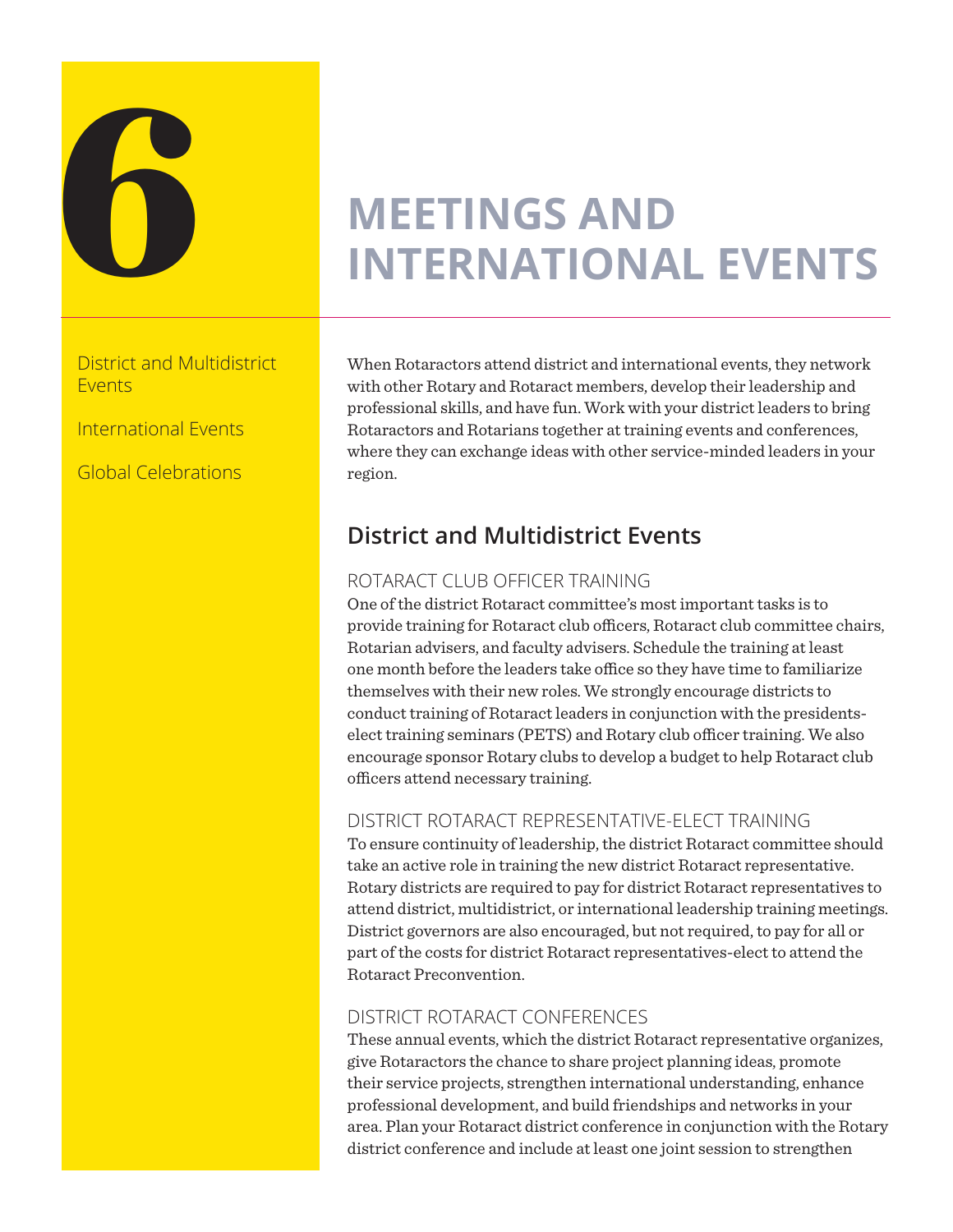the connections between Rotaract and Rotary. The **[Guide for District](https://my.rotary.org/en/document/guide-district-rotaract-representatives)  [Rotaract Representatives](https://my.rotary.org/en/document/guide-district-rotaract-representatives)** offers more information on how to plan a district Rotaract conference.

At a district Rotaract conference, Rotaract clubs may vote to undertake a districtwide service project and form a voluntary district Rotaract service fund to raise money for this project. A three-fourths majority of the Rotaract clubs in the district is required and the district governor has final approval of the project and fundraising plans.

### MULTIDISTRICT MEETINGS

Joining together across districts gives Rotaractors an even greater opportunity to learn from one another, work cooperatively on projects, and see the global community of Rotaract in action. The host governor and the host district Rotaract committee are responsible for providing guidance and oversight and maintaining liability insurance.

### **International Events**

Connect with Rotary on a global scale. Network with leaders, learn from speakers, and travel while making friends from around the world. Rotary's international events are for everyone in the Rotary family. Join us to learn, share, be inspired, and have fun.

### ROTARACT PRECONVENTION

Strengthen your Rotaract club, learn about outstanding Rotaract service projects, and build lasting friendships at our annual Rotaract Preconvention. Join Rotaract leaders from around the world to share ideas in workshops, learn how to enhance your leadership and service, and make lifelong friendships as you explore an exciting new destination each year. Special sessions are offered for district Rotaract representatives-elect.

The Rotaract Preconvention is open to all Rotaractors and Rotarians interested in Rotaract. Plan now to attend the next **[Rotaract](http://www.riconvention.org)  [Preconvention](http://www.riconvention.org)**.

### ROTARY INTERNATIONAL CONVENTION

The annual Rotary International Convention draws Rotary members from around the world to discover new ideas, exchange best practices, and build stronger clubs. Rotaractors are invited to stay after the preconvention to see the full scope of Rotary's international service, through forums, workshops, project exhibitions, and general sessions. Register for the **[convention](http://www.riconvention.org/en)**.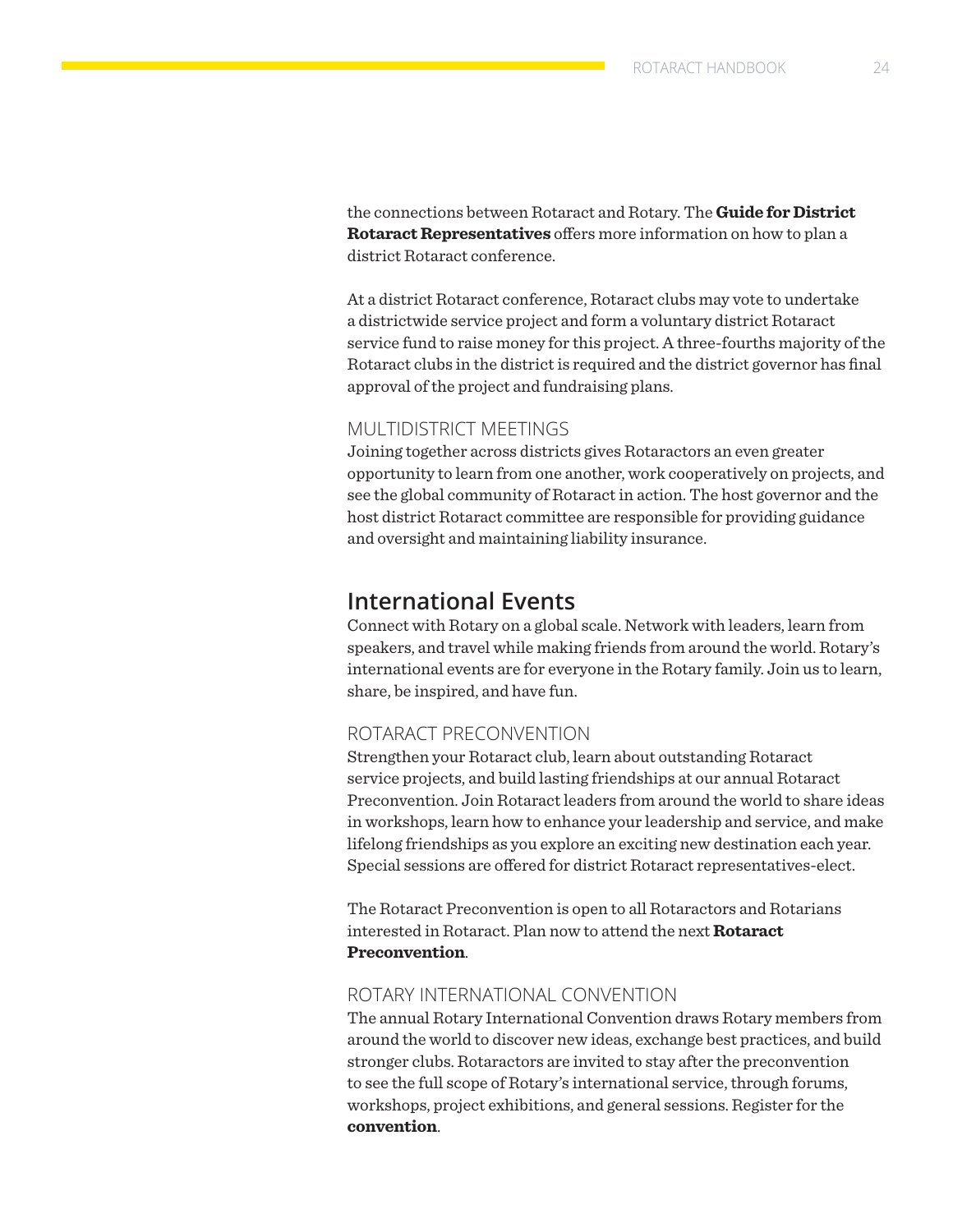### INTEROTA

Interota is a worldwide Rotaract meeting that Rotaractors organize and host every three years in a different city. While it is not an official RI meeting, Rotary recognizes the value of this event and supports Interota by approving its program content and ensuring that RI leadership is represented at the event. The meeting offers workshops, discussions, and interesting speakers as well as cultural activities. Delegates also present proposals for the location of the next Interota, and participants vote to select the next meeting site. Find out more about Interota on the **[Rotaract page](https://my.rotary.org/en/exchange-ideas/club-connections/rotaract-clubs)** on My Rotary.

Before making a bid to host an Interota meeting, Rotaractors must obtain approval from the host district governors. After a site is selected, Rotary International will request that the host district Rotaract representative submit a complete proposal at least one year before the event date.

### **Global Celebrations**

### WORLD ROTARACT WEEK

During World Rotaract Week, Rotaractors and Rotarians around the world commemorate the chartering of the first Rotaract club. The celebration, which takes place during the week that includes 13 March (from Monday through Sunday), is an ideal time for Rotaract clubs and their sponsors to carry out joint activities and promote Rotaract clubs' contributions to their communities. Rotaractors can decide the best way for their club to celebrate — completing one, two, or an entire week's worth of activities.

After the club has completed its World Rotaract Week events, the sponsor Rotary club or district Rotaract chair can present the Rotaract club with a certificate of recognition, available on My Rotary's **[Awards page](https://my.rotary.org/en/learning-reference/learn-topic/awards)**.

### YOUTH SERVICE MONTH

Every May the Rotary world celebrates the contributions of Rotary's programs for young leaders and the efforts of Rotarians worldwide to engage young people through service. Plan a celebration, organize a communitywide service project, or tell your favorite youth service success story. Join the conversation on social media.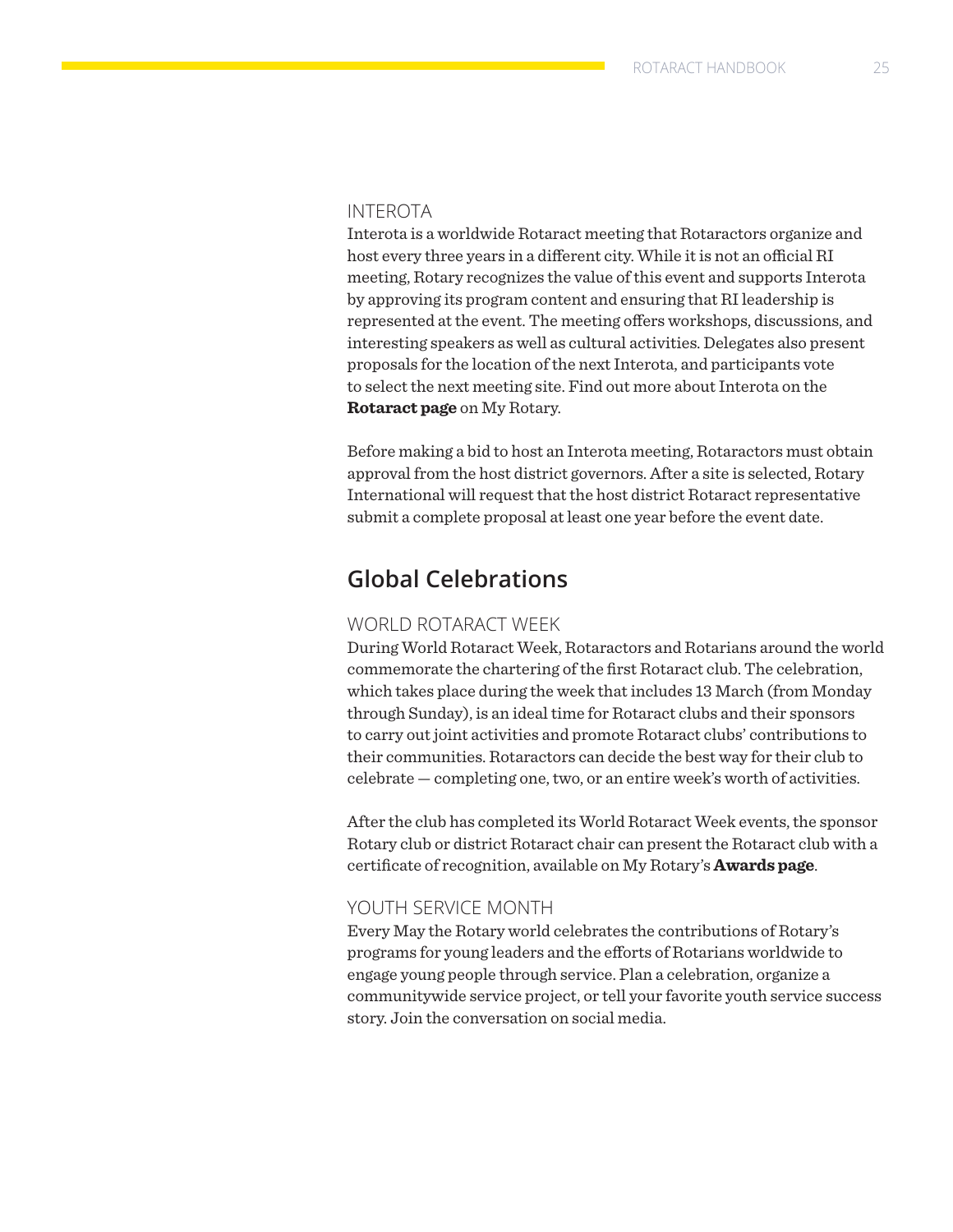## **ROTARACT'S GLOBAL COMMUNITY COMMUNITY**

One of the best things about Rotaract is that it connects young leaders with Rotary's worldwide family, giving them the chance to expand their professional networks and foster international understanding.

Here are some ways for Rotaractors to connect with other clubs, both locally and globally:

- Start with your district. Rotarians can download a list of clubsponsored organizations from Rotary Club Central. District Rotaract representatives can download the list from My Rotary's **[District Administration page](https://my.rotary.org/en/manage/club-district-administration/district-administration)**. Reach out to neighboring clubs to plan a district service project and invite the members to district leadership training.
- Access Rotaract club, district, and multidistrict contact information on **[My Rotary](https://my.rotary.org/en)**. Rotaract club presidents, Rotaract advisers, district Rotaract representatives, district Rotaract chairs, and Rotaract MDIO contacts can access a list of all current club contact information from around the world. Find an international service project partner, twin club, or plan a club visit as part of your next trip.
- Use the **[Official Directory](https://my.rotary.org/en/search/official-directory)** to find a Rotaract club in a particular region. Any Rotary club with an "(R)" after its name sponsors at least one Rotaract club. Or use the **[Club Finder](https://my.rotary.org/en/search/club-finder)** and search "Rotaract Club" under Type of Club.
- Discover the world of Rotaract through social media. Follow Rotaract on **[Facebook](https://www.facebook.com/rotaractor/)** and **[Twitter](https://twitter.com/rotaract)** and Rotary International on **[Instagram](https://www.instagram.com/rotaryinternational/)** and Snapchat @Rotary, to see what's on the minds of Rotaractors worldwide and how they take action to improve their communities. Reach out to other Rotaract clubs and districts to develop friendships, exchange project ideas, and share photos on social media.
- Create a profile on **[My Rotary](https://my.rotary.org/en)** to connect with other members who share your commitment. Exchange ideas in discussion groups for Rotaractors, and find international service partners in Rotary Ideas.
- Take advantage of the power of the Internet. A few minutes of research will lead you to club and district websites worldwide, where you can find contact information for other Rotaract clubs.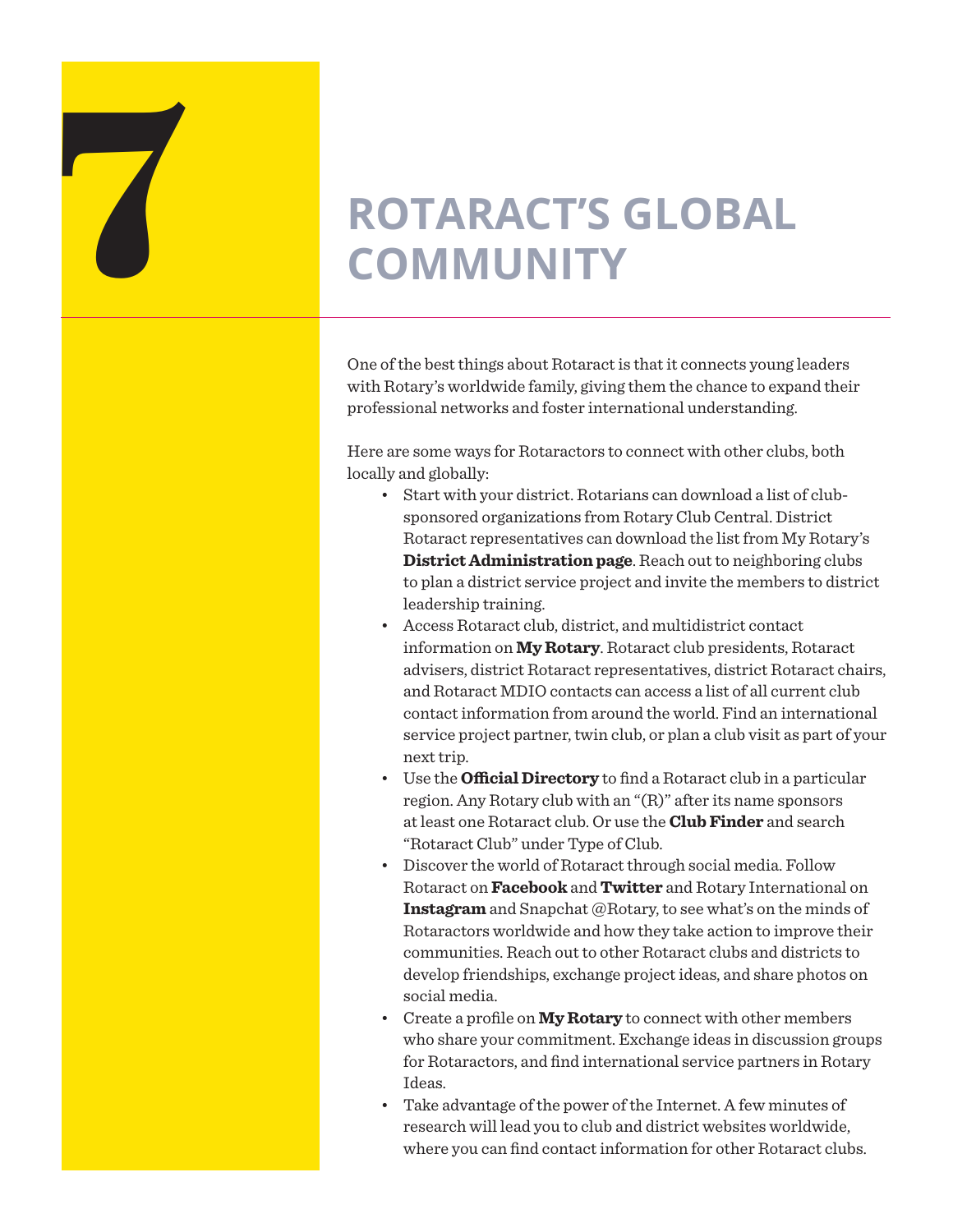

Rotaract is just one of the ways that Rotary invests in young leaders. Explore the full range of Rotary programs and opportunities and learn how you can take action to create lasting change through Rotary.

ROTARY FELLOWSHIPS bring people together who share a common recreational interest or hobby — you'll find everything from cycling and marathon running to social networking and the environment. **[Learn more.](https://www.rotary.org/en/our-programs/more-fellowships)**

ROTARIAN ACTION GROUPS are organized by Rotarians and Rotaractors who are experts in a particular field, such as water and sanitation or HIV/AIDS. You can share your expertise and make a difference in projects beyond your club or district. **[Learn more.](http://www.rotary.org/actiongroups)**

INTERACT is a service club for young people ages 12 to 18 who want to connect with other young people and have fun while serving their communities and learning about the world. Include nearby Interact clubs in your service projects and events or mentor Interactors and help them prepare for university. **[Learn more.](https://www.rotary.org/en/get-involved/interact-clubs)**

ROTARY YOUTH LEADERSHIP AWARDS, better known as RYLA, is a leadership experience developed by clubs and districts for young people ages 14 to 30. Each RYLA has a particular focus — building confidence, developing skills, providing professional development, or encouraging personal growth — and all of them give young people an opportunity to develop leadership skills and make new friends. Rotaractors can attend, lead, or even organize RYLA events. **[Learn more.](https://www.rotary.org/en/our-programs/rotary-youth-leadership-awards)**

ROTARY YOUTH EXCHANGE activates the global community of Rotary — districts, clubs, host families, and schools — to give students the chance to discover a new culture, learn a different language, and become ambassadors for peace in countries around the world. Encourage young people in your community to participate in this Rotary program and provide peer mentorship to students on exchange. **[Learn more.](https://www.rotary.org/en/our-programs/youth-exchanges)**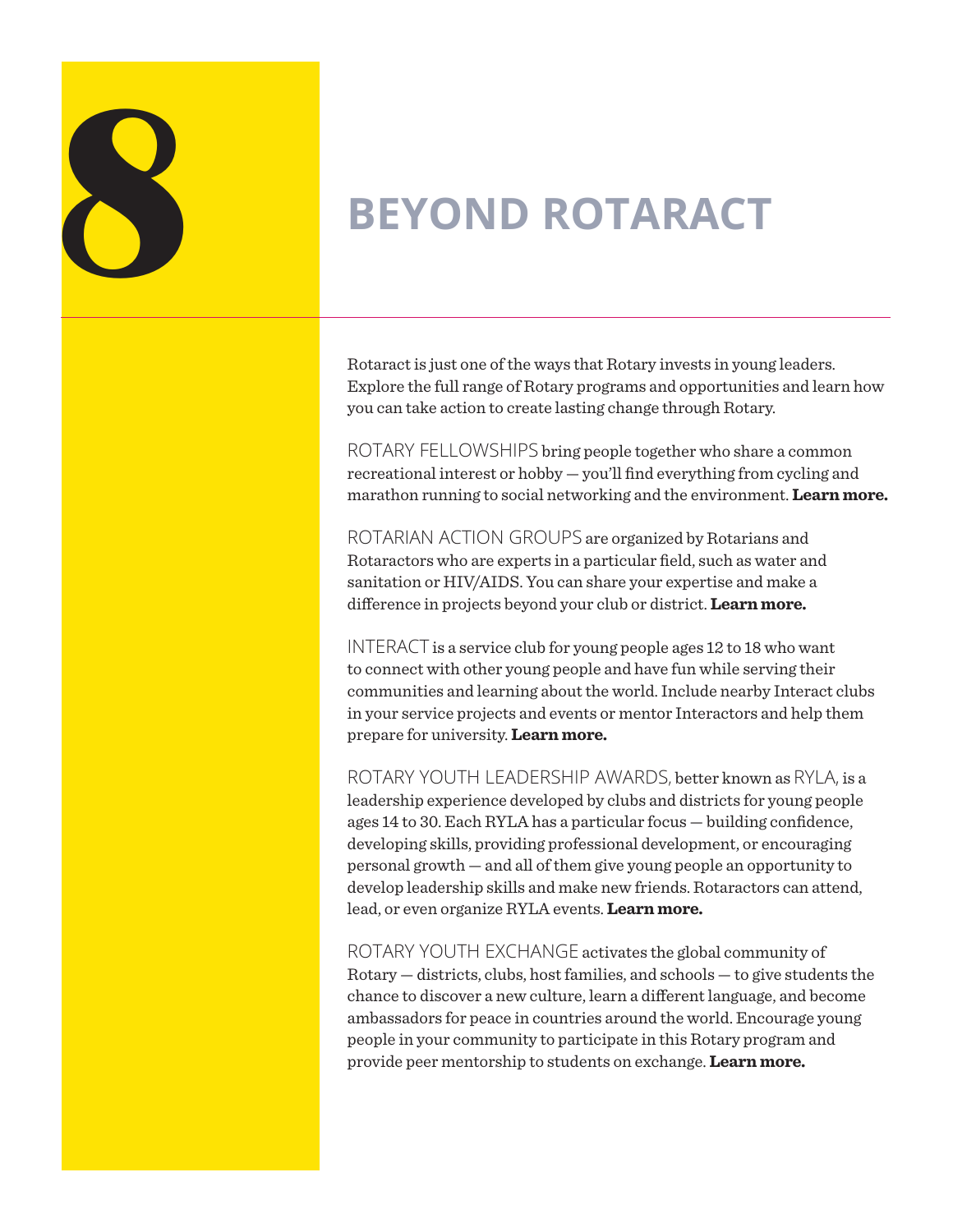NEW GENERATIONS SERVICE EXCHANGE offers a customized and intensive international experience with a humanitarian or vocational focus for participants ages 18 to 30. Rotaractors can design their own New Generation Service Exchange, use their networks to expand exchange programs, and invite visiting participants to join their service projects. **[Learn more.](https://www.rotary.org/en/our-programs/new-generations-service-exchange)**

ROTARY CLUB MEMBERSHIP is the perfect way for Rotaractors to continue their involvement in Rotary and put their leadership skills into action through service. Rotaractors can join Rotary clubs while remaining members of their Rotaract clubs. To appeal to young professionals, Rotary clubs may want to create flexible membership types and unique club experiences, such as relaxed attendance requirements or reduced fees.

ROTARY SCHOLARSHIPS fund secondary, undergraduate, and graduate study. The Rotary Foundation offers Rotary Peace Fellowships (see below) and water and sanitation scholarships for college graduates and professionals pursuing careers in those fields. The Foundation's global grants fund graduate study abroad in one of Rotary's six areas of focus. **[Learn more.](https://www.rotary.org/en/our-programs/scholarships)**

ROTARY PEACE FELLOWSHIPS provide fully funded training in peace and conflict resolution at premier universities around the world. Each year, The Rotary Foundation awards 50 fellowships for master's degrees and 50 for certificate studies at one of six Rotary Peace Centers. We encourage Rotaractors, alumni, and professionals committed to careers that develop peace and international understanding to apply. **[Learn more.](https://www.rotary.org/en/our-programs/peace-fellowships)**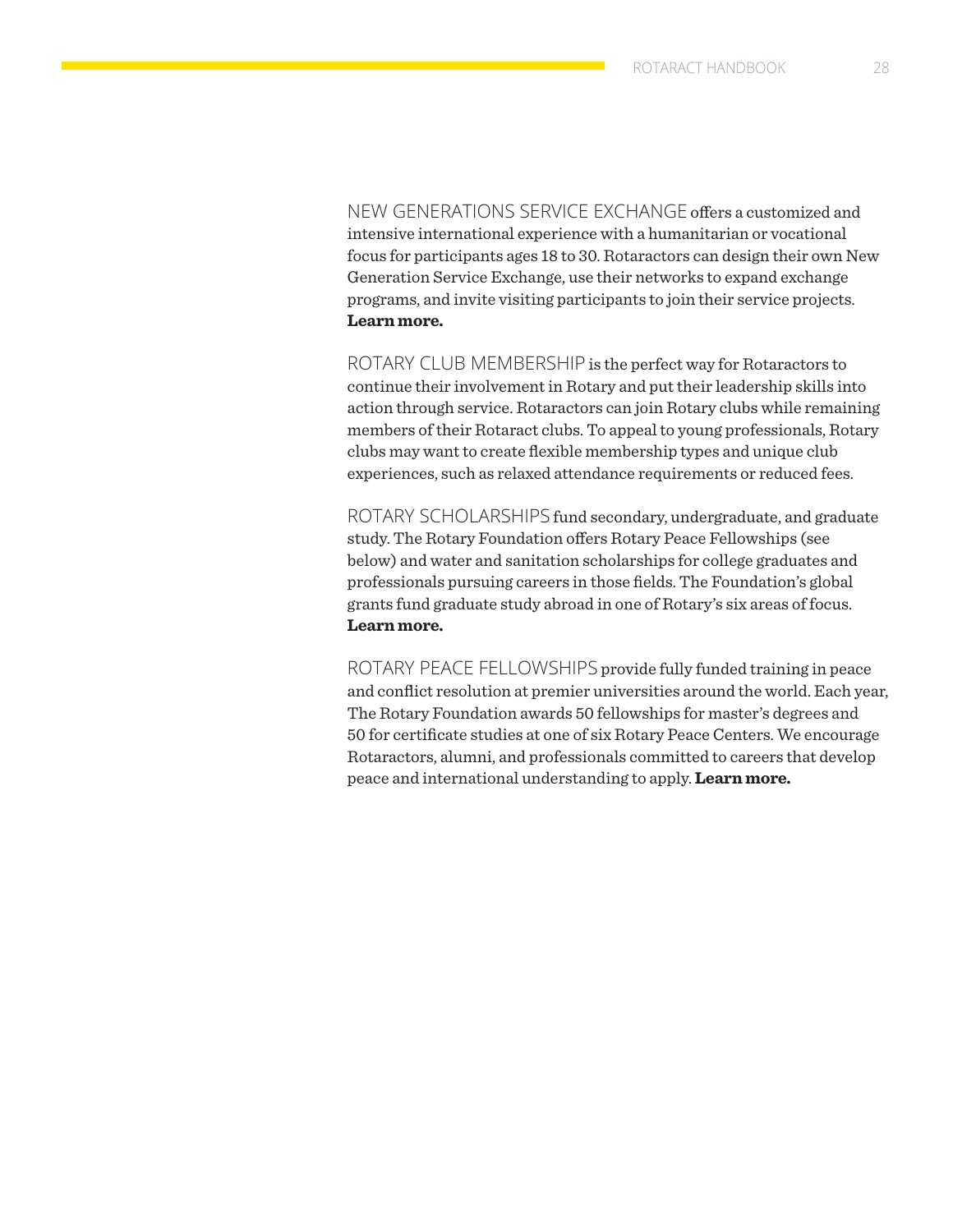# **SAFETY AND RISK MANAGEMENT**

As you plan activities and events, it's important to make sure you're taking the necessary steps to ensure the safety of all participants and upholding Rotary's commitment to high ethical standards and code of conduct. All volunteers should understand their responsibilities and role in creating a positive, inclusive experience for each other and the community.

### LIABILITY AND RISK MANAGEMENT

Rotary clubs and Rotary district conferences that invite members or Rotaract clubs to participate in their activities and events should have sufficient trip, accident, and liability insurance to protect the Rotary club or district conference against any possible legal or moral obligation and liability.

Risk management involves identifying situations and factors that may harm people and property, and finding solutions to minimize or avoid risk. Before any Rotaract club activity, evaluate potential risks and develop coordinated plans to address them. University-based clubs should coordinate any risk management plan with university administration. The sponsor Rotary club's Rotaract committee should assess Rotaract-related liability issues and obtain appropriate insurance. It's advisable to seek the advice of legal and insurance counsel about liability protection.

Rotary's liability insurance program only covers Rotaract clubs that are based in the United States. Send insurance-related inquiries to **[insurance@rotary.org](mailto:insurance%40rotary.org?subject=)**.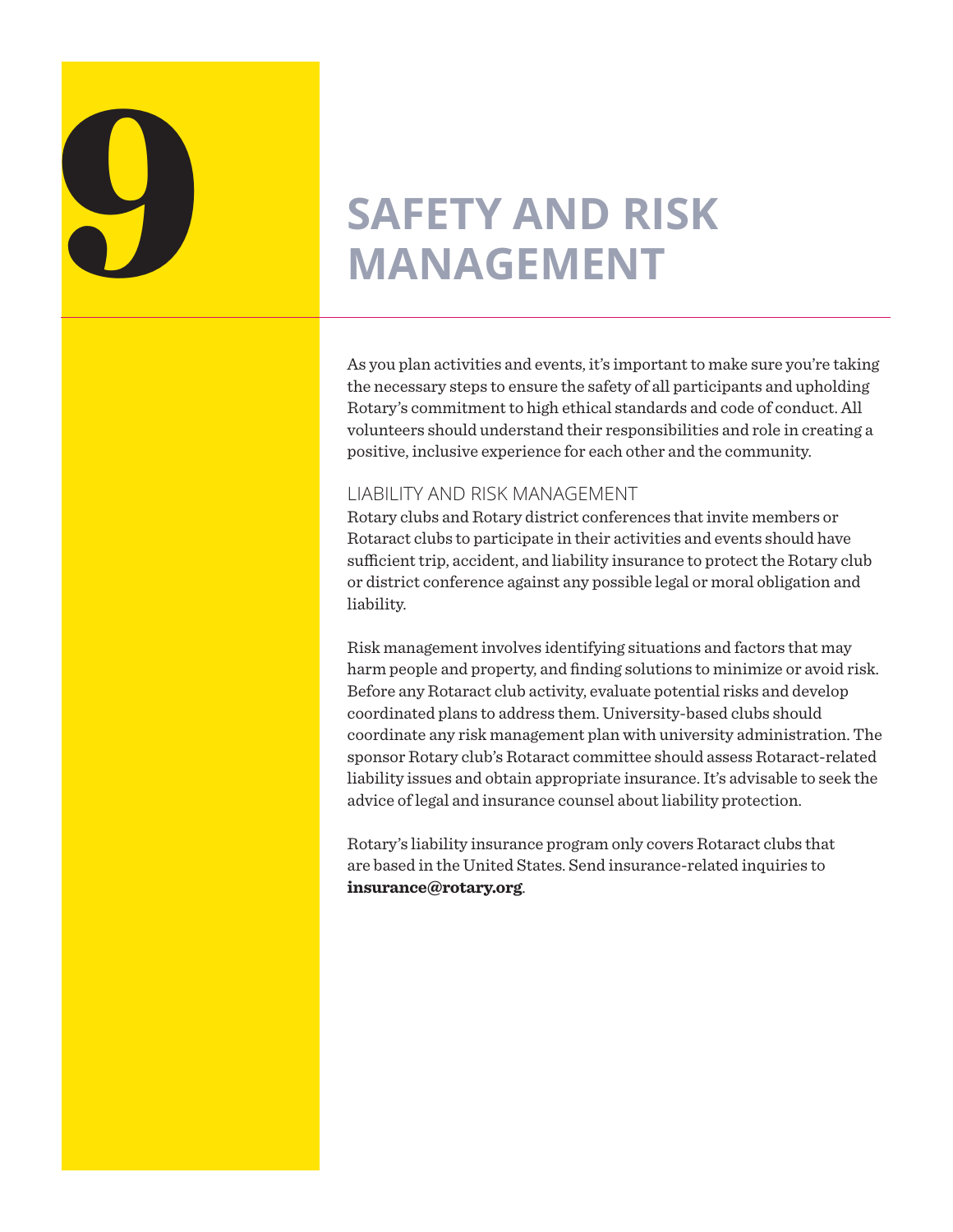### CONDUCT FOR ROTARY EVENTS AND ACTIVITIES

Rotary is committed to maintaining an environment that promotes safety, courtesy, dignity, and respect. All members and individuals attending or participating in Rotary or Rotaract events or activities have the right to an environment free of harassment, including unwelcome physical contact, advances, or comments. Rotarians, Rotaractors, and their guests will demonstrate good character, integrity, and leadership by fostering a professional environment at club events and activities. Allegations of unwelcome physical contact, advances, or comments at Rotary or Rotaract events or activities shall be reviewed by the club board and responded to within a reasonable time. If the offending individual is a member of the club board, he or she is expected to recuse himself or herself from the discussion. Any allegation of criminal behavior should be referred to local law enforcement. Failure to adequately address allegations of inappropriate behavior may be referred to the district governor.

### **STATEMENT OF CONDUCT FOR WORKING WITH YOUTH**

Rotary International strives to create and maintain a safe environment for all youth who participate in Rotary activities. To the best of their ability, Rotarians, Rotarians' spouses and partners, and other volunteers must safeguard the children and young people they come into contact with and protect them from physical, sexual, and emotional abuse.

If you have questions about this policy, contact **[rotaract@rotary.org](mailto:rotaract@rotary.org)**.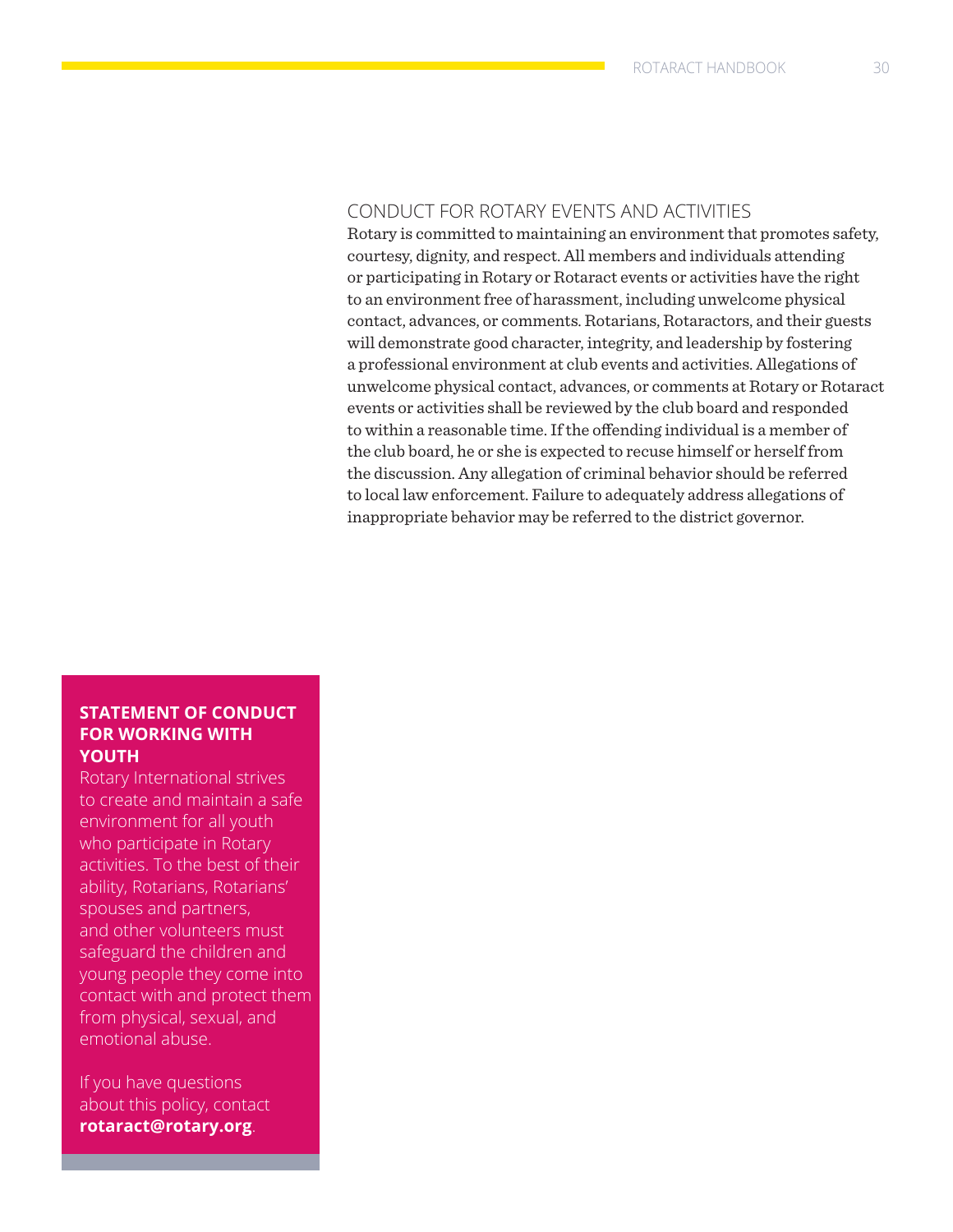

Online Tools

Events and Awards

Communications and Publications

### **Online Tools**

**[Brand Center](https://my.rotary.org/en/secure/101736)** — Customize and download your Rotaract club logo, promotional materials, and more.

**[Rotary Showcase](http://map.rotary.org/en/project/pages/project_showcase.aspx)** — Be inspired by completed service projects, and post yours for everyone to see.

**[Rotary Ideas](http://ideas.rotary.org/)** — Find service ideas or seek contributions, volunteers, materials, or partners for your projects.

**[Discussion groups](https://www.rotary.org/myrotary/en/exchange-ideas/groups)** — Share your experiences and ideas with members around the world.

**[Rotaract Facebook page](https://www.facebook.com/rotaractor)** — Connect with Rotaractors and the Rotarians who support them.

**[Rotaract Twitter](https://twitter.com/rotaract)**

**[Rotary International Instagram](https://www.instagram.com/rotaryinternational/)**

### **Events and Awards**

**[World Rotaract Week](https://www.rotary.org/calendar)** — Celebrate Rotaract's global impact during the week that includes 13 March, Rotaract's anniversary, from Monday to Sunday.

**[Rotaract Outstanding Project Awards](https://my.rotary.org/en/learning-reference/learn-topic/awards)** — Recognize Rotaract clubs that are making a positive difference through their exceptional community or international service projects.

**[Rotary Citation for Rotaract Clubs](https://www.rotary.org/awards)** — Recognize Rotaract clubs that are achieving goals aligned with Rotary's strategic plan and making a positive difference.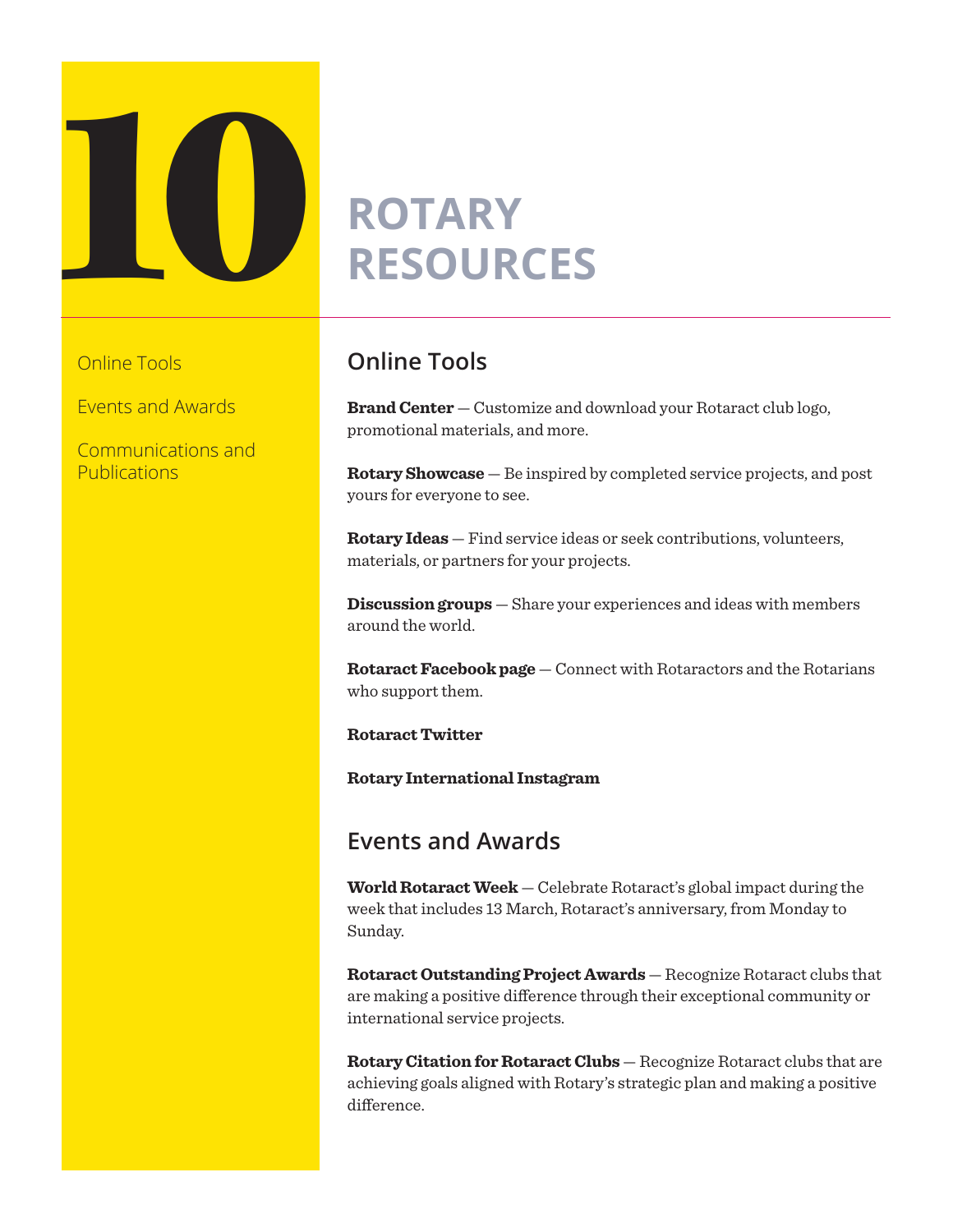### **Communications and Publications**

**[Young Leaders in Action](https://www.rotary.org/myrotary/en/news-features/newsletters)** — Monthly newsletter covering Rotary's programs for young leaders, including Rotaract

**[Visual Identity Guidelines: Rotary's Programs for Young Leaders](https://brandcenter.rotary.org/en-GB/App/AssetDetails/b/www/Asset/Details/959?brand=www&returnUrl=https%3a%2f%2fbrandcenter.rotary.org%2fen-GB%2fGuidelines&page=1&pageSize=20&showadvancedsearch=True&showkeywordfilters=True&showselectedkeywordfilters=True&b=www&bs=www&k=42&k=17&pg=Archived&pg=Deleted&pg=Public&pg=Unapproved&view=Standard)** — Provides inspiration and best practices related to logos, color palettes, typography, and more

**[Policy Related to Rotaract](https://my.rotary.org/en/document/policy-related-rotaract)**

**[Rotaract Club Certification Form](https://my.rotary.org/en/document/rotaract-club-certification-form)** 

**[Standard Rotaract Club Constitution](https://my.rotary.org/en/document/standard-rotaract-club-constitution)**

**[Recommended Rotaract Club Bylaws](https://my.rotary.org/en/document/recommended-rotaract-club-bylaws)**

**[Responsibilities of Sponsorship for Rotary Clubs](https://my.rotary.org/en/document/interact-and-rotaract-sponsorship-and-co-sponsorship)**

**[Project Lifecycle Kit](https://my.rotary.org/en/document/project-lifecycle-kit)** — Provides guidance for planning, carrying out, and sharing ideas about service projects

**[Rotary's Areas of Focus](https://www.rotary.org/myrotary/en/document/589)** — Introduction to the six areas of focus, with examples of service projects for each

**[Community Assessment Tools](https://www.rotary.org/myrotary/en/document/578)** — Guide for identifying effective service projects within the community

**[Rotary Code of Policies](https://www.rotary.org/myrotary/en/document/622)** — Decisions approved by the RI Board of Directors in support of the RI Constitution and Bylaws

Visit Rotary.org for more resources for sponsoring, co-sponsoring, and supporting Rotaract clubs. Questions? Email **[rotaract@rotary.org](mailto:rotaract@rotary.org)**.

### **GOOD TO KNOW**

This is the 2018 edition of the Rotaract Handbook: A Guide for Clubs and Sponsors. The information contained in it is based on the Constitution and Bylaws of Rotary International and the Rotary Code of Policies. Please refer to those documents for exact Rotary policy. Changes to the documents listed above by the Rotary International Board of Directors override policy as stated in this guide.

Send questions or comments to **[rotaract@rotary.org](mailto:rotaract@rotary.org)**.